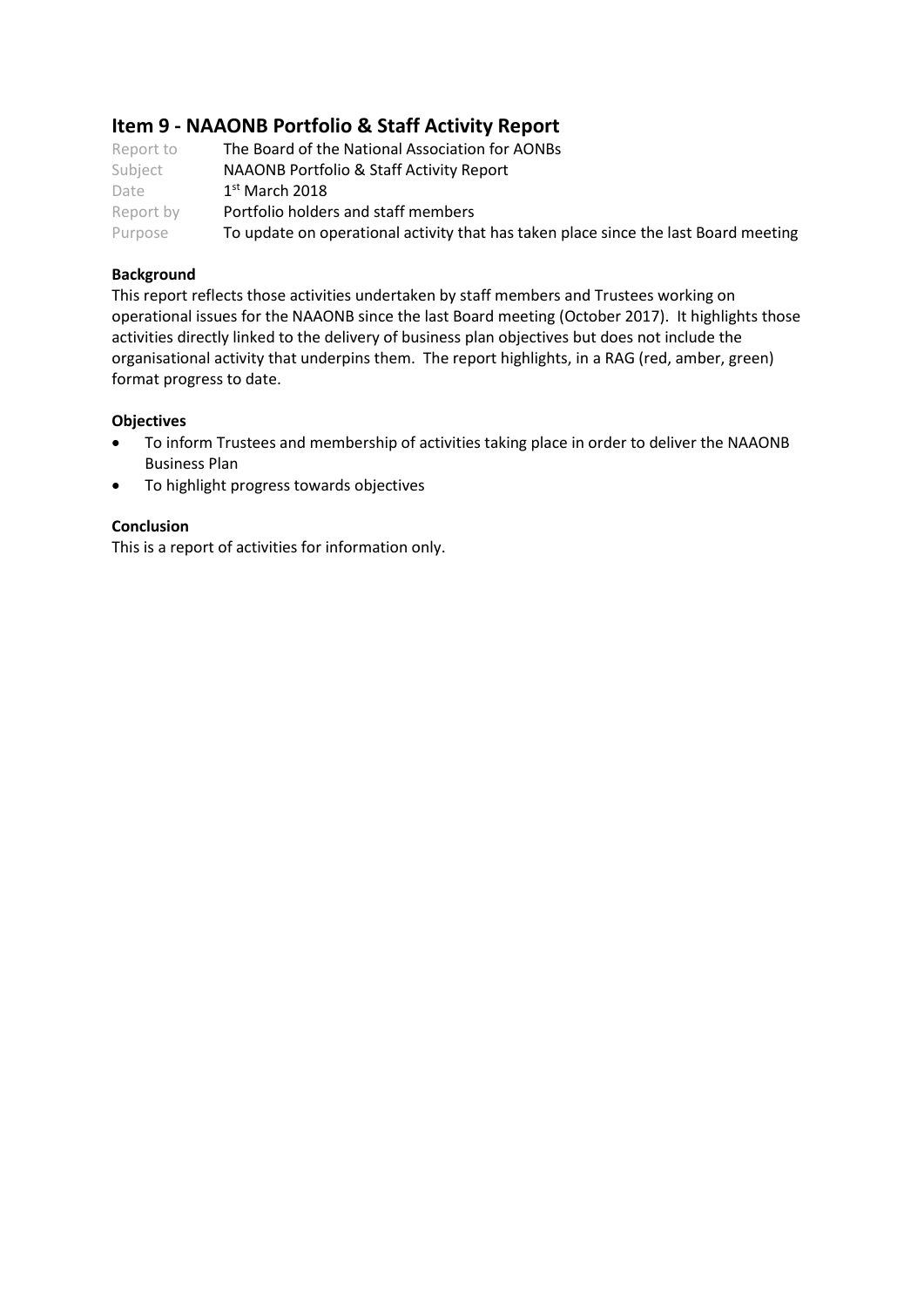| Any additional activity which falls outside the Business Plan                                                                                        |                                                                |                                                                                                                                                                                                            |                  |
|------------------------------------------------------------------------------------------------------------------------------------------------------|----------------------------------------------------------------|------------------------------------------------------------------------------------------------------------------------------------------------------------------------------------------------------------|------------------|
| <b>Cumulative</b>                                                                                                                                    | <b>Activity</b>                                                | Key milestones / Lead / By when                                                                                                                                                                            | <b>NARRATIVE</b> |
| <b>Narrative Key</b><br>1 <sup>st</sup> Period<br>(March to June)<br>2 <sup>nd</sup> Period<br>(June to October)<br>3rd Period<br>(October to March) | Develop relationship with the LEP<br>Network                   | Meeting with Director of the LEP<br>network<br>AONB Offer to LEPs published<br>Text to LEP network blog published<br><b>Chief Executive &amp; Policy and</b><br><b>Development Manager</b><br>• April 2015 | Complete         |
|                                                                                                                                                      | National Lead Officer meeting                                  | Meeting held, ALSs agreed, notes<br>published<br><b>Core Team</b><br>• April 2015                                                                                                                          | Complete         |
|                                                                                                                                                      | Develop relationship with NGOs in<br>the health sector         | Meeting with CEO of the Royal<br>Society for Public Health<br><b>Chief Executive</b><br>• June 2015                                                                                                        | Complete         |
|                                                                                                                                                      | Review of NAAONB Strategic Plan<br>2015-2020                   | <b>Publication of NAAONB Strategic</b><br>Plan 2015-2020<br>• July 2015                                                                                                                                    | Complete         |
|                                                                                                                                                      | Engagement in Defra's Terrestrial<br><b>Biodiversity Group</b> | Attendance at all meetings<br>Regular feedback to membership<br><b>Chief Executive &amp; Policy and</b><br><b>Development Manager</b><br>$•$ March 2016                                                    | Complete         |
|                                                                                                                                                      | Engagement with TV, radio and<br>other media channels          | Providing information for BBC "File<br>on Four" for broadcast June 2015.<br><b>Policy and Development Manager</b><br>• May 2015                                                                            | Complete         |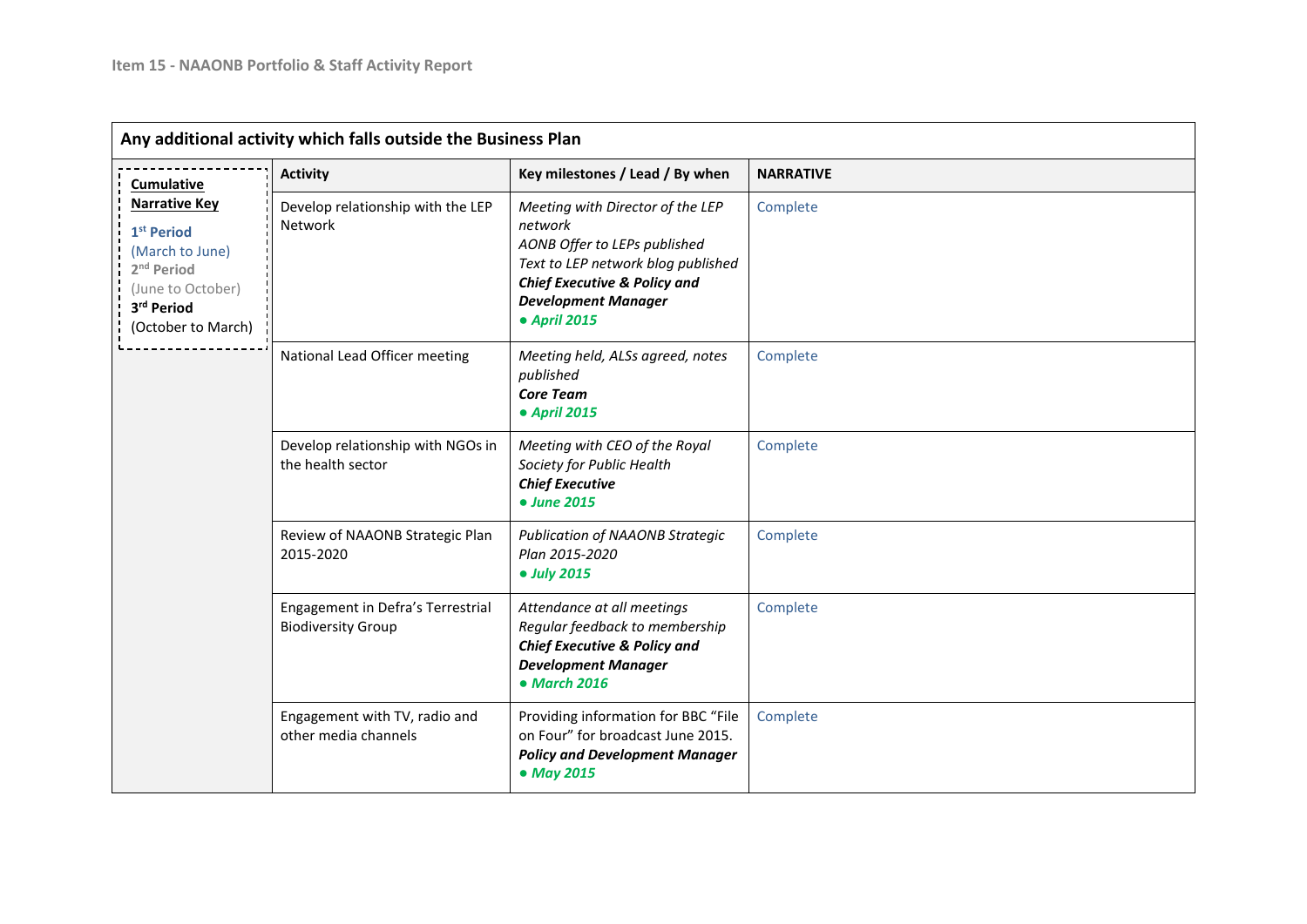|                                                       | TV interview with BBC Midlands on<br>the value and relevance of the<br><b>AONB</b> designation<br><b>Chief Executive</b><br>· August 2015                             | Complete                                                                                                                                                                                                                                                                                                                                                                            |
|-------------------------------------------------------|-----------------------------------------------------------------------------------------------------------------------------------------------------------------------|-------------------------------------------------------------------------------------------------------------------------------------------------------------------------------------------------------------------------------------------------------------------------------------------------------------------------------------------------------------------------------------|
|                                                       | Liaison with BBC Countryfile<br>• ongoing May 2017                                                                                                                    | Countryfile looking to film in Cornwall AONB in August.<br>Ongoing. Looking to promote Wayfaring project.                                                                                                                                                                                                                                                                           |
|                                                       | Liaison with BBC R4 Moral Maze<br>• March 2017                                                                                                                        | CE appeared on the Moral Maze to debate the use of Green Belt for<br>development. A link to the programme can be found on Basecamp.                                                                                                                                                                                                                                                 |
| Maintain Guidance to Countryside<br>is Great Campaign | Meeting with VisitBritain and<br>other partner.<br><b>Policy and Development Manager</b><br>• June 2015                                                               | Complete                                                                                                                                                                                                                                                                                                                                                                            |
| Engagement with the Rural<br>England CIC.             | Attendance at June Meeting.<br><b>Policy and Development Manager</b><br>• June 2015                                                                                   | Complete                                                                                                                                                                                                                                                                                                                                                                            |
| Meeting with potential<br>sponsors/collaborative work | Meeting with Vodafone<br><b>Communications and Events</b><br><b>Manager</b><br>• May 2015 (annual)<br>· August 2015 (annual)                                          | Approaches to National Grid and Interserve for sponsorship for<br>attendance at the Hay Festival had a positive reception but<br>unfortunately did not result in enough support to allow our<br>attendance<br>Hilliers, Vodafone, Interserve and other "local" organisations<br>approached re sponsorship for conference with view to developing<br>deeper relationship afterwards. |
| Meeting with potential<br>sponsors/collaborative work | Meeting with Camargue, PR<br>agents for National Grid<br><b>Communications and Events</b><br><b>Manager</b><br>• May 2015 (annual)<br>• July 2015<br>• September 2015 | Offered conference briefing spot to Camargue to take forward LEI -<br>declined - but High Weald will feedback on current work.                                                                                                                                                                                                                                                      |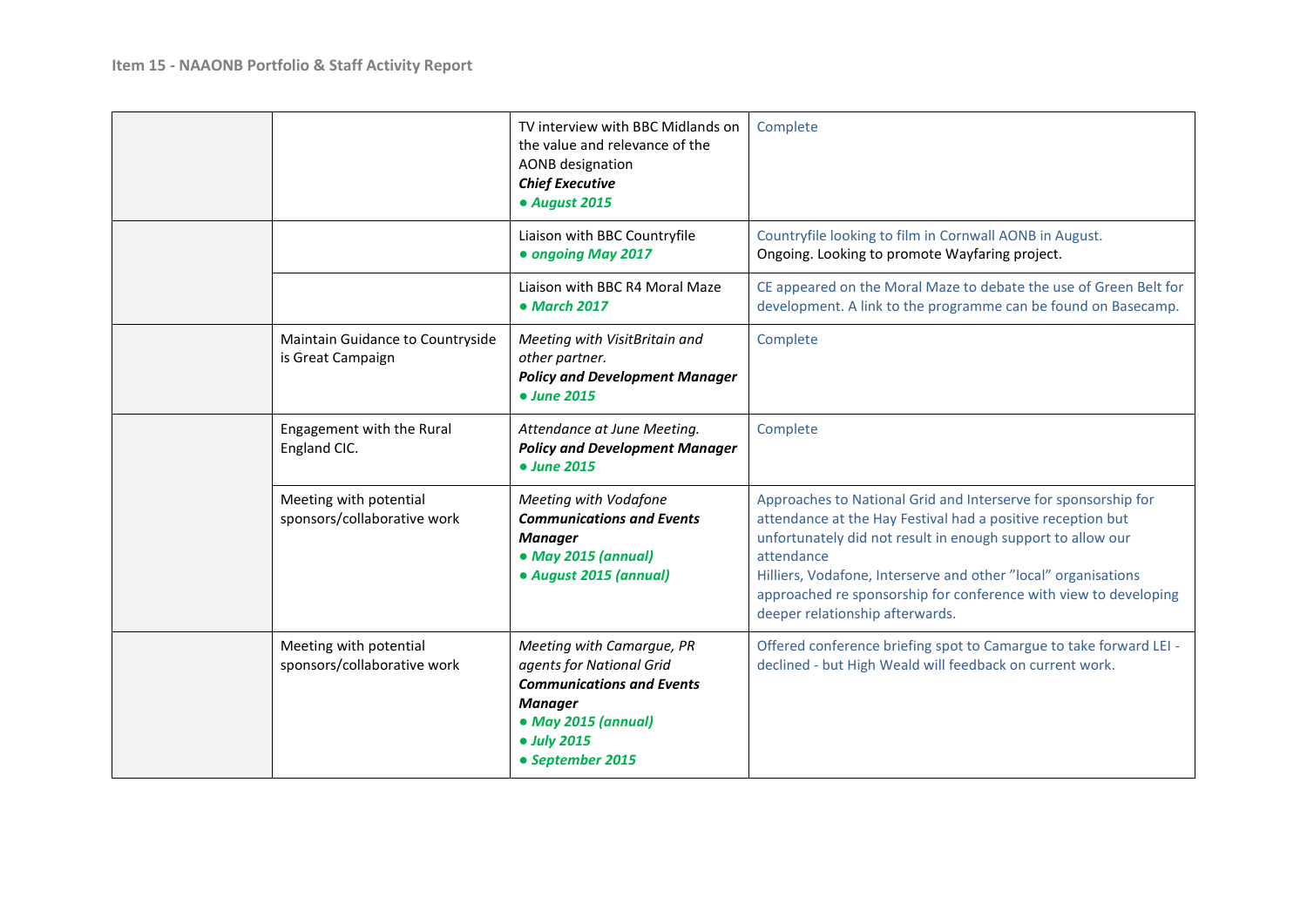| Meeting re AONB/NP collaborative<br>work                                                              | Meeting with Big Chalk steering<br>group<br><b>Communications and Events</b><br><b>Manager</b><br>• June 2015                                                                                                                                                                                                                                                                                                                                                                                                                          | Complete                                                                                                                                                                                                                                                                                                                                                                                                                          |
|-------------------------------------------------------------------------------------------------------|----------------------------------------------------------------------------------------------------------------------------------------------------------------------------------------------------------------------------------------------------------------------------------------------------------------------------------------------------------------------------------------------------------------------------------------------------------------------------------------------------------------------------------------|-----------------------------------------------------------------------------------------------------------------------------------------------------------------------------------------------------------------------------------------------------------------------------------------------------------------------------------------------------------------------------------------------------------------------------------|
| National Trust a document for MPs<br>to understand the impact of the<br><b>NPPF on AONBs</b>          | Seek to influence publication to<br>derive most benefit for the AONB<br>Family.<br><b>Communications and Events</b><br><b>Manager and Development</b><br><b>Manager</b><br>• October 2015                                                                                                                                                                                                                                                                                                                                              | Complete                                                                                                                                                                                                                                                                                                                                                                                                                          |
| Investigate the development of<br>Professional Accreditation for staff<br>working in AONBs.           | Meeting with President elect of<br>the Landscape Institute to discuss<br>the potential for AONB staff to<br>become Chartered Members of<br>the Landscape Institute                                                                                                                                                                                                                                                                                                                                                                     | Collaboration with the Landscape Institute around the development<br>of a national landscape leadership forum and accreditation for<br>landscape professionals.<br>Discussion with Landscape Institute to draft a Memorandum of<br>Understanding between NAANOB and the Landscape Institute.                                                                                                                                      |
| Developing Academic Partners to<br>demonstrate technical rigor and<br>seek new funding opportunities. | Meeting with the University of<br>Winchester to discuss their<br><b>Broadly Engaging with Tranquility</b><br>project details can be found at<br>www.winchester.ac.uk/research/a<br>ttheuniversity/Faculty%20of%20B<br>usiness%20Law%20and%20Sport/<br>Broadly-Engaging-with-<br>Tranquillity/Pages/Broadly-<br>Engaging-with-Tranquillity.aspx<br><b>Collaboration with Swansea</b><br>University to develop a support an<br>application for funding for a PhD<br>student looking at devolution and<br>landscape designations in Wales | Contributed University of Winchester, Applied Research and<br>Knowledge Exchange Network (ARKEN) symposium representing<br>practitioners.<br>Development of a draft Memorandum of Understanding between<br>University of Winchester and NAAONB.<br>Lecture to University of Winchester Geography Undergraduates.<br>Working on the Development of a Community of Practice with Dr<br>Tammi Sinha at the University of Winchester. |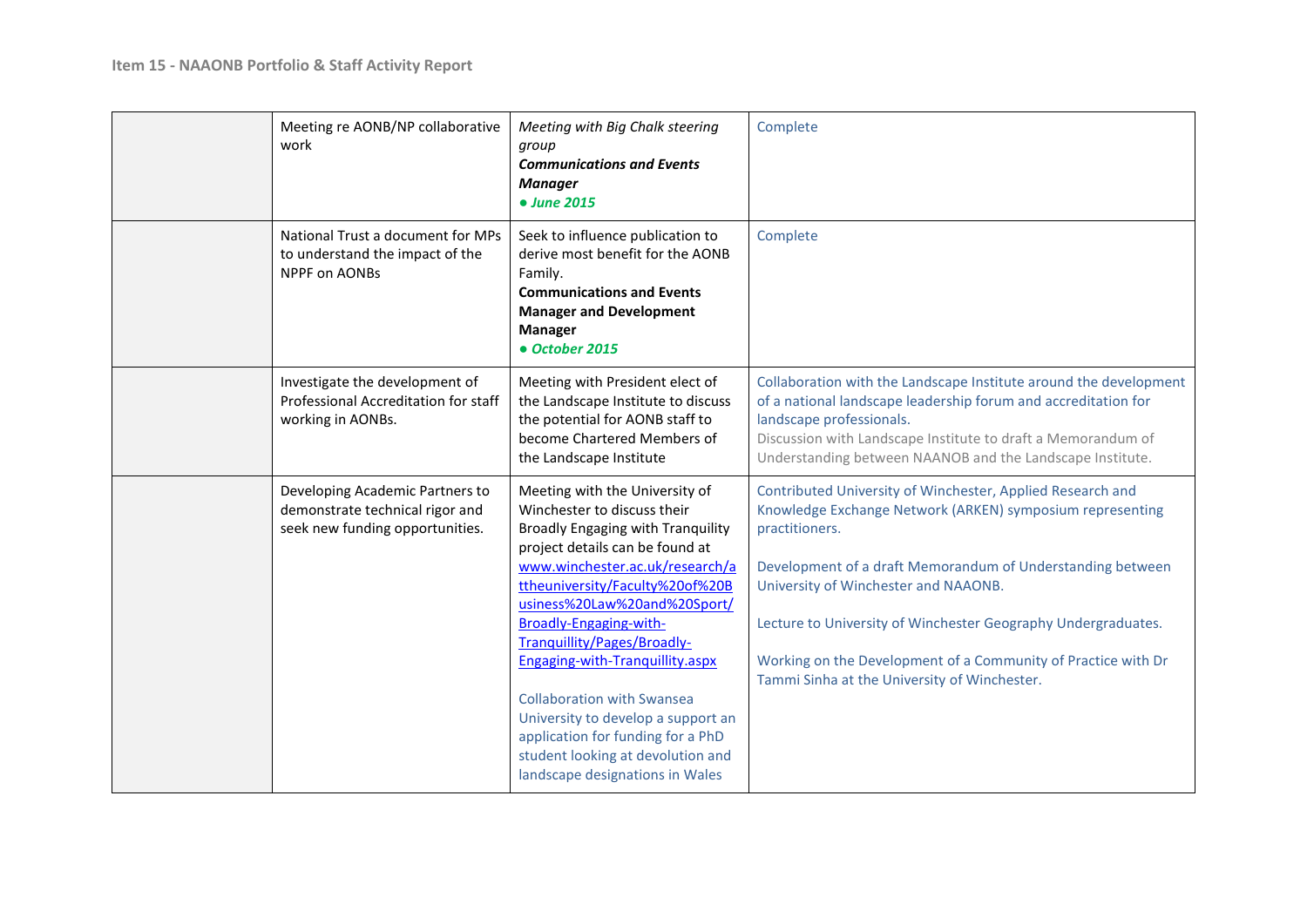|                                                                                     | Interview and appointment of<br>student                                                                                                                          |                                                                                                                                                                                                                                                                                                         |
|-------------------------------------------------------------------------------------|------------------------------------------------------------------------------------------------------------------------------------------------------------------|---------------------------------------------------------------------------------------------------------------------------------------------------------------------------------------------------------------------------------------------------------------------------------------------------------|
| Towards a review of Category V                                                      | Meeting with IUCN                                                                                                                                                | On hold - not considered a priority                                                                                                                                                                                                                                                                     |
| <b>Collaboration with National Parks</b><br>England                                 | Production of a brochure "So<br>much more than the view"                                                                                                         | Complete                                                                                                                                                                                                                                                                                                |
| <b>Promotion of AONBs</b>                                                           | <b>Outstanding Week</b><br>Completed September 2017                                                                                                              | Complete<br>Planning commenced for September 2018                                                                                                                                                                                                                                                       |
|                                                                                     | <b>Presentations and Talks</b><br>NT meeting resulted in invitation<br>by NT to AONB Family to "apply"<br>for inclusion on new NT<br>welcome/introduction boards | Ongoing<br>Ongoing                                                                                                                                                                                                                                                                                      |
| <b>Ensure the NAAONB remains</b><br>compliant with H&S and business<br>legislation  | Regular meetings with Peninsula                                                                                                                                  | Ongoing                                                                                                                                                                                                                                                                                                 |
| <b>Collaboration with Welsh</b><br>Government over 2017 Wales'<br>Year of Adventure | Regular involvement in the<br>Ministerial Steering Group<br>meeting hosted by Ken Skates AM,<br>Deputy Minister for Culture, Sport<br>and Tourism.               | Complete                                                                                                                                                                                                                                                                                                |
| Share learning and good practice<br>with the European network of<br>protected areas | Engagement with the Europarc<br>Federation around a study of<br>nature, regional and landscape<br>parks across Europe.                                           | Book on European "NatureParks" complete, published and<br>launched in Brussels. AONBs included with case studies provided by<br>NAAONB. Ongoing promotional work in liaison with Europarc<br>Federation. Invitation to the launch not taken up because of time<br>and financial restraints.<br>Complete |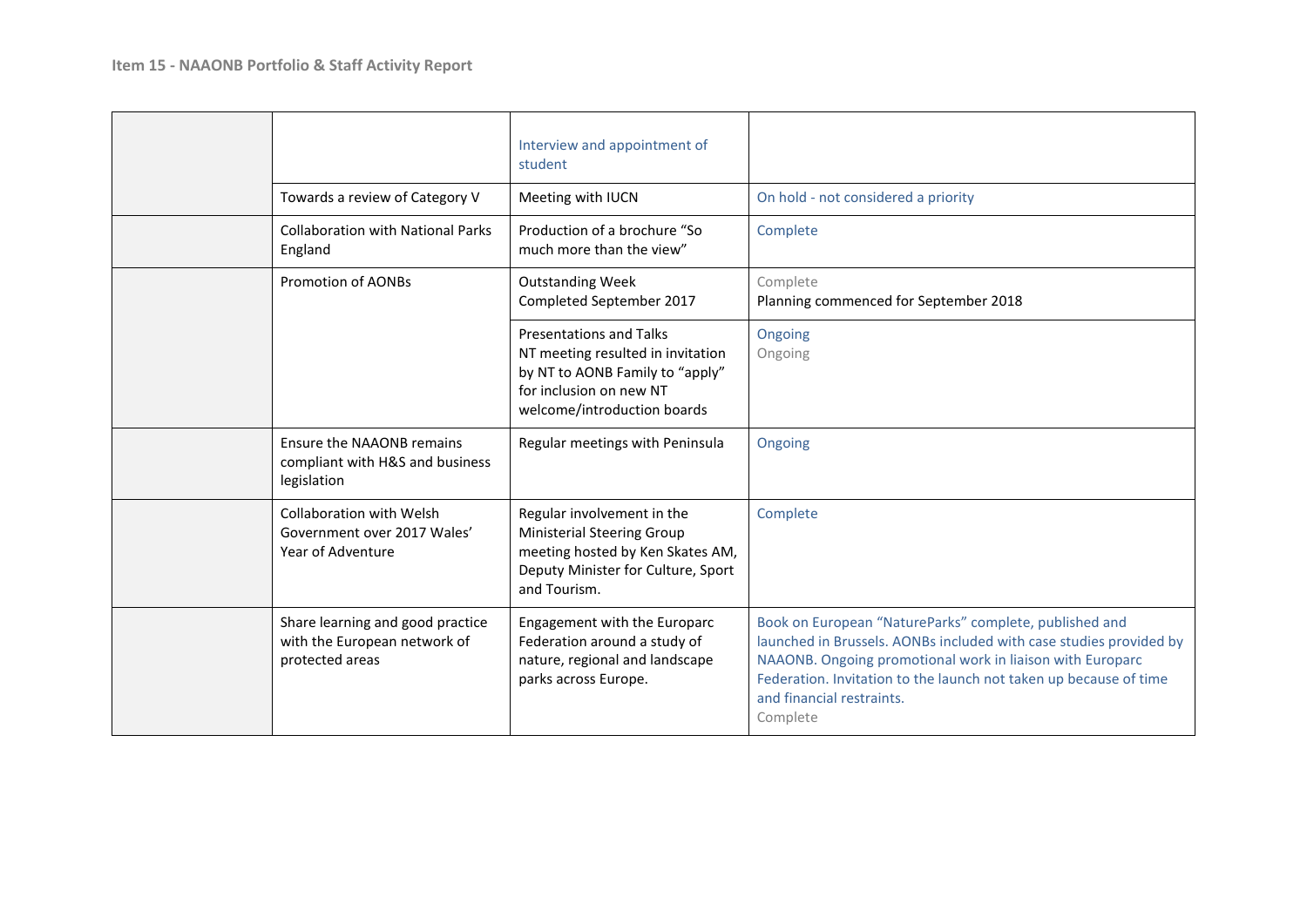| Share learning and good practice<br>with the European network of<br>protected areas                                                                    | The Communications and Events<br>Manager has been working with<br>the German Federation of Nature<br>Parks to produce copy and images<br>for inclusion in a European-wide<br>book entitled "Nature Parks in<br>Europe" | Ongoing<br>Complete                                                                                       |
|--------------------------------------------------------------------------------------------------------------------------------------------------------|------------------------------------------------------------------------------------------------------------------------------------------------------------------------------------------------------------------------|-----------------------------------------------------------------------------------------------------------|
| Delivery of a development day for<br>senior management<br>team/Partnership members of the<br>North Wessex Downs Council of<br>Partners under contract. | One day development time and<br>one day delivery of workshop and<br>proceedings written.                                                                                                                               | Complete                                                                                                  |
| Close working with Shropshire Hills<br>AONB and Shropshire Council on a<br>new model for AONB<br>management.                                           | SC initial proposal halted<br>• May 2016<br>Programme of action agreed with<br>SH AONB partnership<br>• June 2016                                                                                                      | This stage is complete, although waiting on Defra decision which<br>might make further support necessary. |
| Coordination of response to DECC<br>on the Surface Development<br><b>Restrictions for Hydraulic</b><br><b>Fracturing Consultation</b>                  | Consultation response submitted<br>• December 2015                                                                                                                                                                     | Complete                                                                                                  |
| Coordination of response to DCLG<br>on Proposed Changes to National<br><b>Planning Policy Consultation</b>                                             | Consultation response submitted<br>• February 2016                                                                                                                                                                     | Complete                                                                                                  |
| Coordination of response to DCLG/<br>DEFRA on Rural Planning Review -<br>Call for Evidence                                                             | Consultation response submitted<br>• April 2016                                                                                                                                                                        | Complete                                                                                                  |
| Coordination of response to DCMS<br>on changes to the<br><b>Communications Code</b>                                                                    | Consultation response submitted<br>• April 2016                                                                                                                                                                        | Complete                                                                                                  |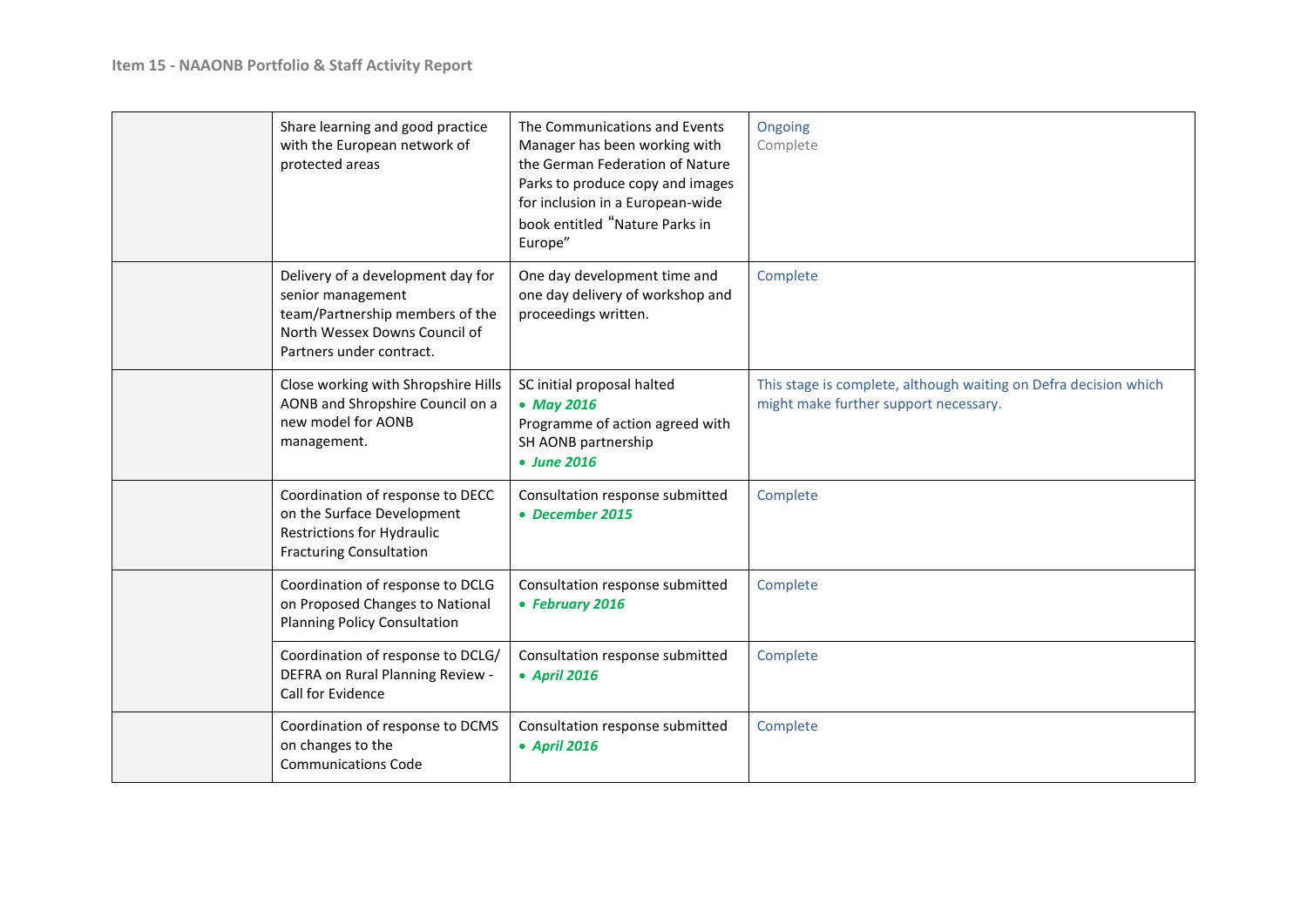| Provision of information to<br><b>National Trails on NAAONB</b><br>business model to inform their<br>forward thinking                                                                           |                                                                                                                     | Complete  |
|-------------------------------------------------------------------------------------------------------------------------------------------------------------------------------------------------|---------------------------------------------------------------------------------------------------------------------|-----------|
| Attendance at the New Economics<br><b>Foundation New Blue Deal</b><br>Workshop representing the<br>interests of All AONBS -<br>http://www.neweconomics.org/p<br>ublications/entry/blue-new-deal | Representing interests of Coastal<br>AONBs.                                                                         | Complete. |
| Representation at the Association<br>of Directors of Environment,<br>Economy, Development and<br>Transport (ADEPT) - Natural<br>Capital and Heritage workshop.                                  | Representing interests of AONBs.                                                                                    | Complete  |
| Meeting with David Pencheon<br>Director of the NHS/Public Health<br><b>England Sustainable Development</b><br>Unit.                                                                             | Investigating development of a<br>joint project with NHS England on<br>Natural Beauty and benefits to<br>NHS staff. | Ongoing   |
| Preparation of written evidence to<br>the EFRA Committee inquiry on<br>Rural Tourism.                                                                                                           | Evidence has been submitted and<br>has been accepted.                                                               | Complete  |
| <b>Coordination of NAAONB Written</b><br>Evidence to House of Commons<br><b>Environmental Audit Committee</b><br>inquiry on The Future of the<br>Natural Environment after the EU<br>Referendum | Evidence has been submitted and<br>has been accepted.                                                               | Complete  |
| Instigated interest with BBC's<br>Countryfile for the Gower 60 <sup>th</sup><br>celebrations                                                                                                    | Liaised with the BBC and Gower<br>Lead Officer, Chris Lindley to put<br>forward an agenda of ideas for              | Complete  |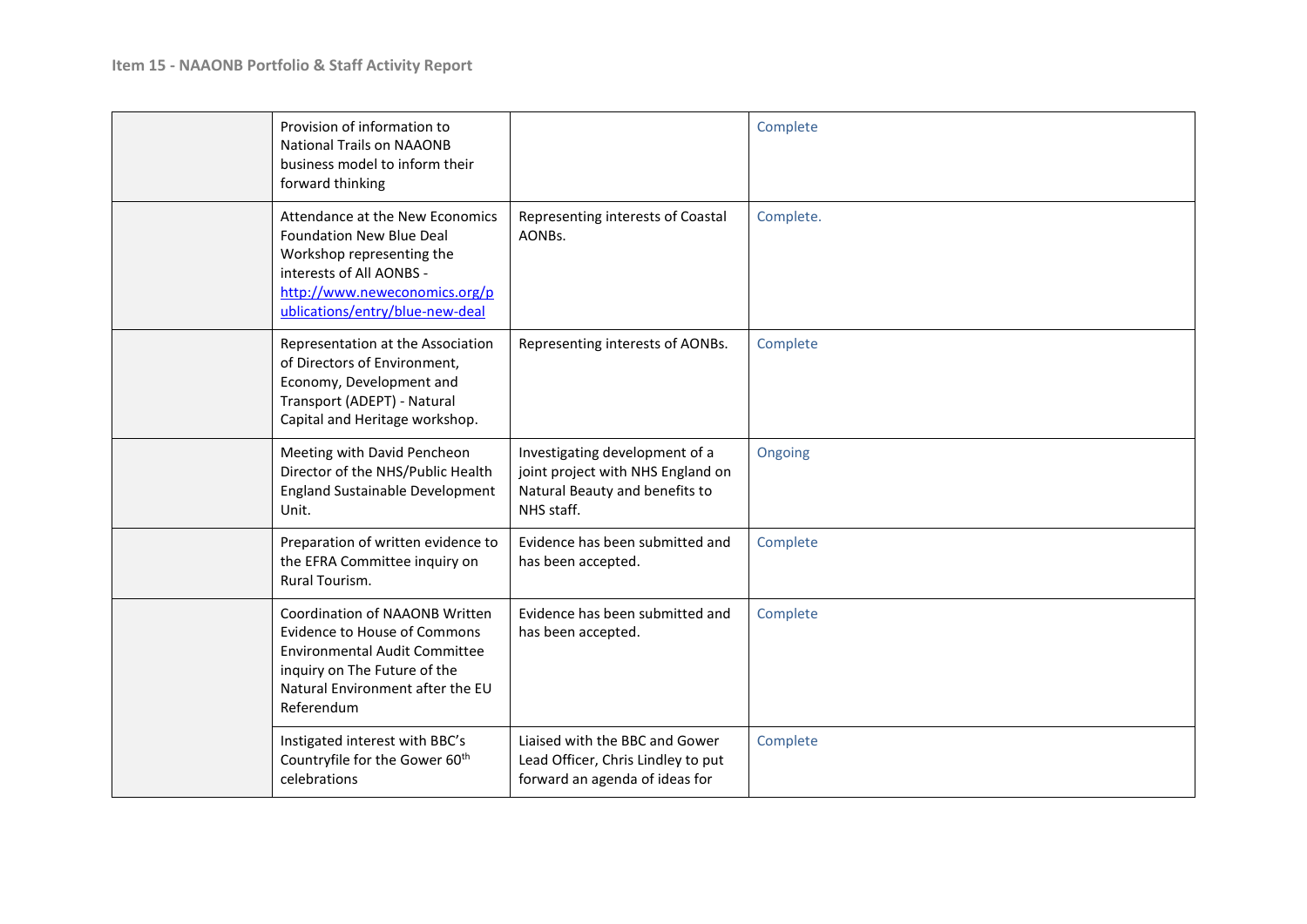|                                                                                                                      | filming in December. Included<br>Welsh Government in the ideas to<br>include Lesley Griffiths AM                                                                        |                                                                                                                                                                                                                                                                                                                                                                                                                                                                                                                                                                                                                                                                                     |
|----------------------------------------------------------------------------------------------------------------------|-------------------------------------------------------------------------------------------------------------------------------------------------------------------------|-------------------------------------------------------------------------------------------------------------------------------------------------------------------------------------------------------------------------------------------------------------------------------------------------------------------------------------------------------------------------------------------------------------------------------------------------------------------------------------------------------------------------------------------------------------------------------------------------------------------------------------------------------------------------------------|
| <b>Outstanding Week</b>                                                                                              | Secured a supportive statement<br>from Lord Gardiner about the<br>value of the work that the AONB<br>Family does. This was released by<br>Defra on social media.        | Complete. Will seek further support this year.<br>Activity complete. Monitoring and evaluation not complete at time<br>of writing.<br>Ongoing for 2018                                                                                                                                                                                                                                                                                                                                                                                                                                                                                                                              |
| Respond to issues arising from the<br>vote to leave the EU                                                           | Pre referendum briefings complete<br>Conference workshop complete<br>Engagement with IUCN complete<br>Engagement with NGOs leading on<br>pre-Brexit discussions ongoing | Ongoing<br>Extensive work on the AONB offer re agri-environment support post<br><b>Brexit</b><br>Membership of the IUCN WCPA accepted<br>Meetings with WG policy division on the implications of Brexit on<br>Wales                                                                                                                                                                                                                                                                                                                                                                                                                                                                 |
| Attendance at the launch of the<br>State of Nature Report 2016 as a<br>member of the State of Nature<br>Partnership. | Briefing notes shared with AONB<br>Family                                                                                                                               | Complete                                                                                                                                                                                                                                                                                                                                                                                                                                                                                                                                                                                                                                                                            |
| Defra's 25 Year Environment Plan                                                                                     | Policy are on Connecting People                                                                                                                                         | Continuing engagement with the Connecting People with the<br>Environment team at Defra. Even though the 25 -plan is on hold this<br>area of policy has sign at a senior level and is continuing to be<br>developed in the department. The proposal to align the KPI work<br>around Landscapes for People with the Defra work has been made<br>to the AONB Lead Officers. Two Defra Leads invited to L4L<br>conference.<br>Engagement with Defra over a post Brexit AONB offer around<br>Future Agri-environment and Rural Development that will link into<br>the 25 year plan. Thinking developed with key AONB lead officers.<br>Links made between AONB Officers and Defra staff. |
|                                                                                                                      |                                                                                                                                                                         | Extensive engagement with Defra and other partners in the run up<br>to plan publication                                                                                                                                                                                                                                                                                                                                                                                                                                                                                                                                                                                             |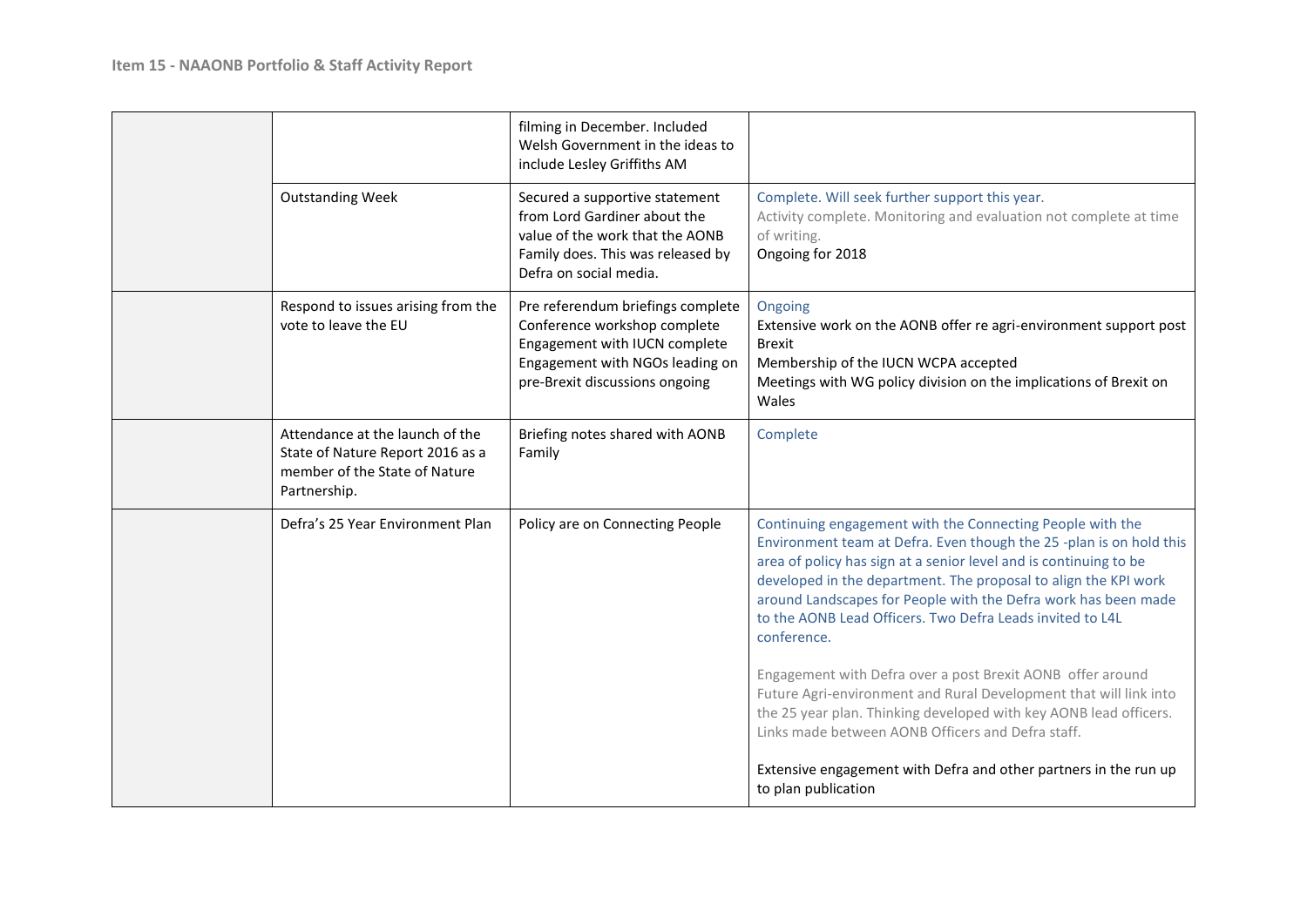|                                                                                                      |                                                                                                                                                                                                                          | Extensive communication work in response to the launch of the<br>plan and support for the AONB Family network to respond with<br>examples of work already being undertaken.                                                                                                                                                                                                                                                                                                                                                                                                                                                                                                                                                                                                                                                                                                 |
|------------------------------------------------------------------------------------------------------|--------------------------------------------------------------------------------------------------------------------------------------------------------------------------------------------------------------------------|-----------------------------------------------------------------------------------------------------------------------------------------------------------------------------------------------------------------------------------------------------------------------------------------------------------------------------------------------------------------------------------------------------------------------------------------------------------------------------------------------------------------------------------------------------------------------------------------------------------------------------------------------------------------------------------------------------------------------------------------------------------------------------------------------------------------------------------------------------------------------------|
| Seeking support from NAAONB<br>membership for NAAONB                                                 | "What we did with your support"<br>document produced in two<br>different formats to accompany<br>membership invoices                                                                                                     | Complete                                                                                                                                                                                                                                                                                                                                                                                                                                                                                                                                                                                                                                                                                                                                                                                                                                                                    |
| <b>AONB Management Planning.</b>                                                                     | Providing context and support for<br>the next round of Management<br>Plans.<br>Responding to specific enquiries<br>around incorporating Ecosystem<br>Services and Natural Capital in the<br>Management Planning process. | Funding for a contract crowd sourced from the AONB Lead Officers.<br>Contract let to develop Context wording, standard text including<br>key messages for inclusion in Management Plans and Directory of<br>resources.<br>Contact made with the Ecosystems Knowledge Network with the<br>result that they will run a workshop at conference and the NAAONB<br>will potentially run a training day in the Autumn.<br>Brief developed and contract let to a consultant from the Centre for<br>European Protected Areas (CEPAR) to write some Standard Text<br>that can be used in Management Plans that explain the origins of<br>AONBs and current management issues.<br>Work taking place with NE to progress Outcome 1C and embed<br>ecosystem approach in management plans<br>Standard text produced for management plans covering legislative<br>background and context. |
| <b>Framework for Monitoring</b><br><b>Environmental Outcomes in</b><br>Protected Landscapes (FMEOPL) | Active involvement in the<br>Management Board representing<br>all AONBs.                                                                                                                                                 | A Steering Group held and arrangements for data to be distributed<br>to all English AONB contacts in May.                                                                                                                                                                                                                                                                                                                                                                                                                                                                                                                                                                                                                                                                                                                                                                   |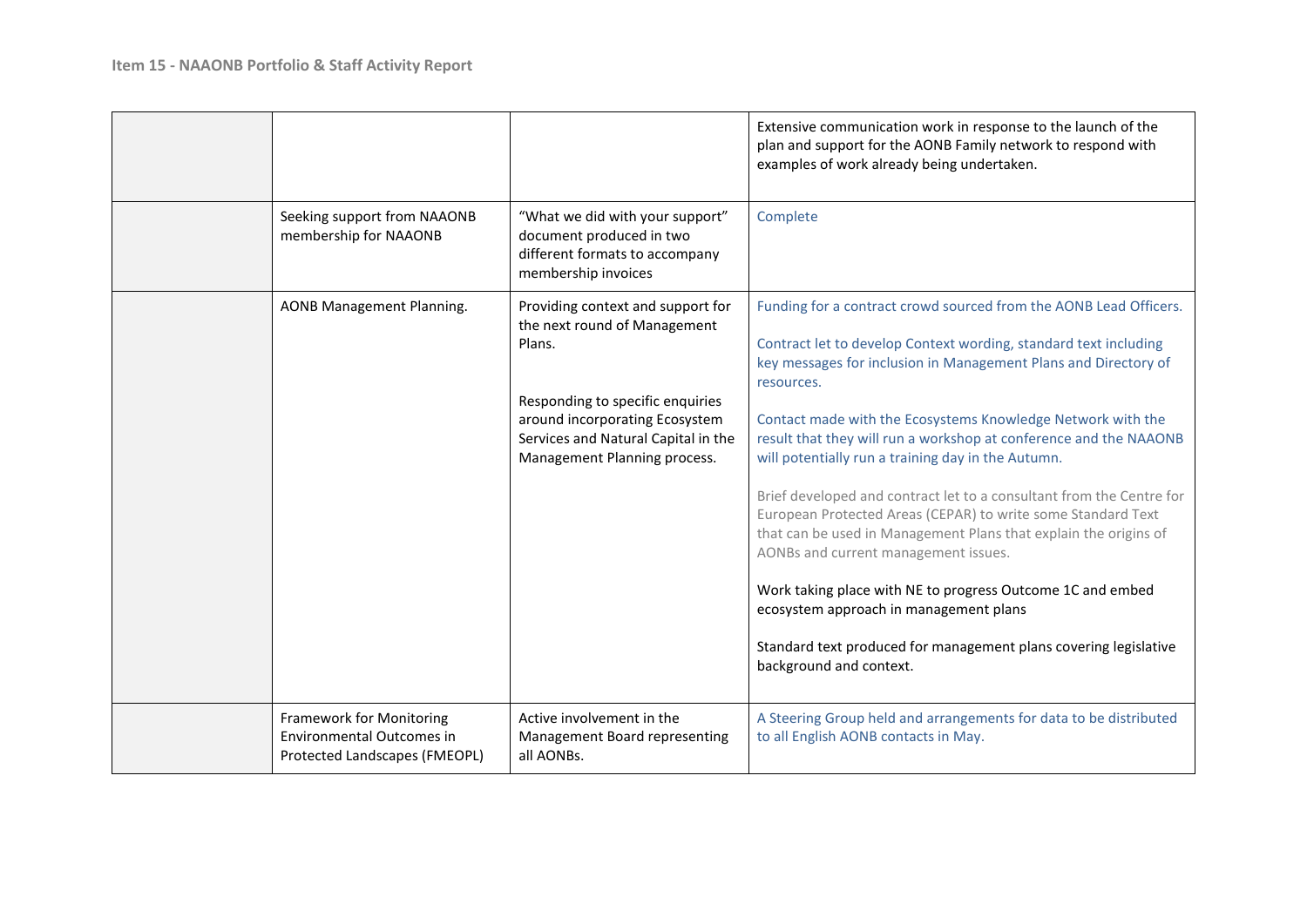| Maintaining active links with the<br>Heritage Lottery Fund.                                                                                                                                              | Responding to the review of the<br>Heritage Lottery Fund.                                                                                                                                         | All AONB partnerships surveyed as to:<br>How the HLF has had a positive impact in their areas?<br>Who are the HLF Champions in their area?<br>What changes would improve the HLF funding?<br>18 AONBs responded information collated and fed back to the HLF.<br>HLF CEO is a keynote speaker on Day Two of conference. Drew<br>Benelick also attending and providing a "Do Different" briefing<br>Meeting with HLF and other stakeholders on the tailored review<br>Meeting with DCMS and other stakeholders on the tailored review<br>of HLF |
|----------------------------------------------------------------------------------------------------------------------------------------------------------------------------------------------------------|---------------------------------------------------------------------------------------------------------------------------------------------------------------------------------------------------|------------------------------------------------------------------------------------------------------------------------------------------------------------------------------------------------------------------------------------------------------------------------------------------------------------------------------------------------------------------------------------------------------------------------------------------------------------------------------------------------------------------------------------------------|
|                                                                                                                                                                                                          |                                                                                                                                                                                                   | Meeting with HLF on the recent changes with regards LPS                                                                                                                                                                                                                                                                                                                                                                                                                                                                                        |
| Delivering activity to position the<br>NAAONB charity and AONB Family<br>to be able to respond to the<br>changing political, policy and fiscal<br>contexts, so that our Landscape<br>Heritage continues. | Secure resources to deliver<br>Professional and Personal<br>Development of the individual<br>AONB Staff and address the<br>Working, Resilience and Future<br>Resourcing of the NAAONB<br>Charity. | Agreement secured at the Trustee workshop to apply to the HLF to<br>deliver activity to achieve proposed work. An initial project enquiry<br>submitted the HLFs Resilient Grant fund.                                                                                                                                                                                                                                                                                                                                                          |
| Historic England Rural Heritage<br>Round Table.                                                                                                                                                          | Ensuring that the Historic<br>Environment is appropriately<br>considered after Brexit.                                                                                                            | Membership of the Round Table grouping and input into the<br>thinking and providing a link to the AONB Family.                                                                                                                                                                                                                                                                                                                                                                                                                                 |
| Working with Natural England on<br>their "Putting a value on<br>ecosystem services" work.                                                                                                                | As part of the Defra Family being<br>accepted as pilot partner for the<br>development of Agrimetrics<br>ecosystems services work. Find out<br>more here.                                          | Initial meetings. Attendance of workshop in Reading and trailing the<br>new Agrimetrics Natural Capital Explorer dashboard.                                                                                                                                                                                                                                                                                                                                                                                                                    |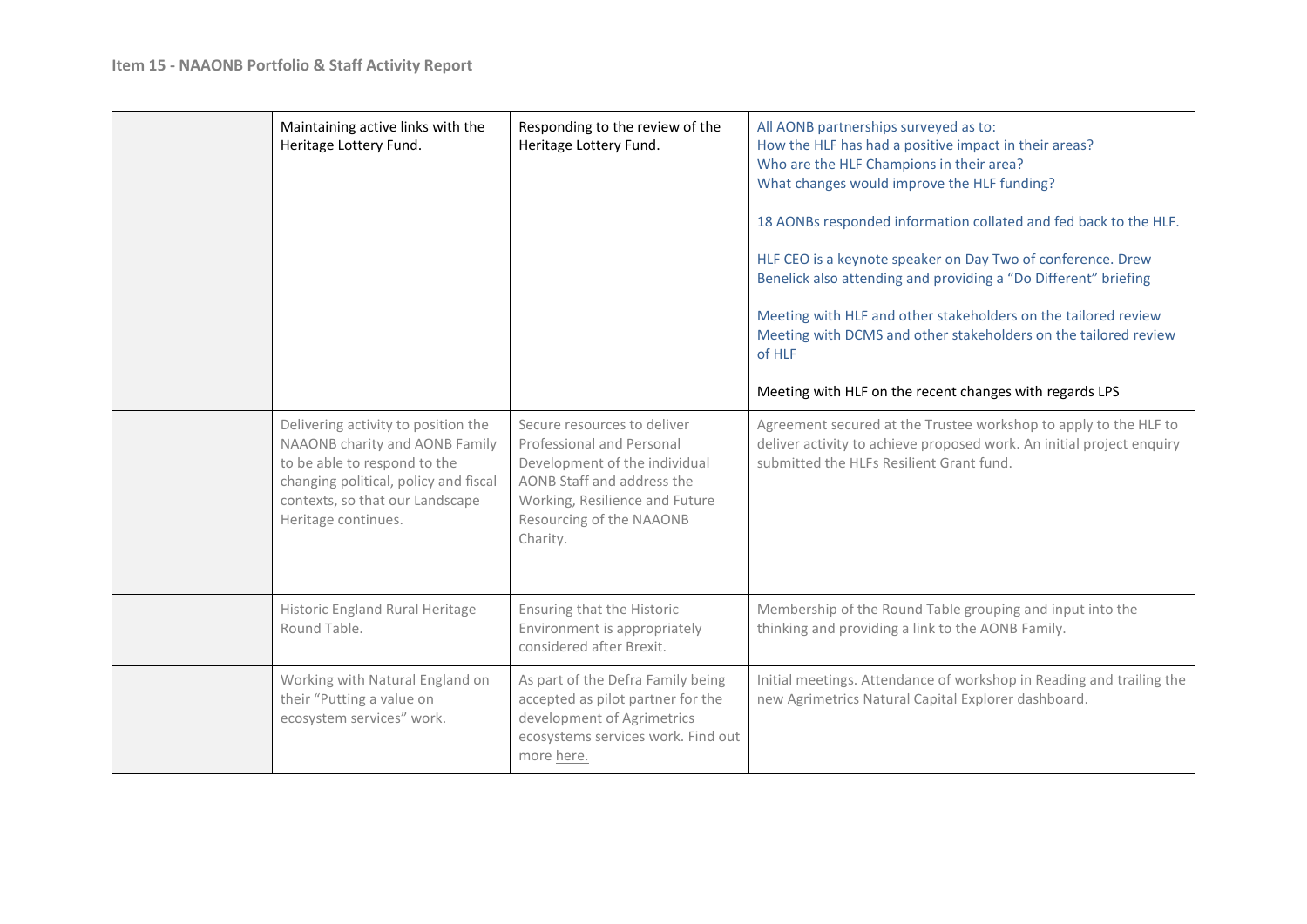| Raising awareness of the value and<br>relevance of the Welsh AONBs                             | Covered the Senedd debate on<br>Review of Designated Landscapes<br>in Wales on social media using key<br>messages and good practice<br>examples to raise the profile of the<br>Welsh AONB work | Complete                                                                                                                                                                                                                                                                                                                                                                                                                                                                                                                                                                                                                                                                                                                                                          |
|------------------------------------------------------------------------------------------------|------------------------------------------------------------------------------------------------------------------------------------------------------------------------------------------------|-------------------------------------------------------------------------------------------------------------------------------------------------------------------------------------------------------------------------------------------------------------------------------------------------------------------------------------------------------------------------------------------------------------------------------------------------------------------------------------------------------------------------------------------------------------------------------------------------------------------------------------------------------------------------------------------------------------------------------------------------------------------|
| Management Plan document                                                                       |                                                                                                                                                                                                | Standard text produced for management plans covering legislative<br>background and context.                                                                                                                                                                                                                                                                                                                                                                                                                                                                                                                                                                                                                                                                       |
| Chairman responded to Secretary<br>of State's statement on Brexit                              |                                                                                                                                                                                                | Response and promotion thereof complete.<br>Resulting meeting between Chairman and SoS diaried for 9th<br>October has just been postponed.                                                                                                                                                                                                                                                                                                                                                                                                                                                                                                                                                                                                                        |
| Chairman responded to Secretary<br>of State's statement at Oxford<br><b>Farming Conference</b> |                                                                                                                                                                                                | Press Release + social media and direct email activity to promote<br>response                                                                                                                                                                                                                                                                                                                                                                                                                                                                                                                                                                                                                                                                                     |
| Chairman responded to Prime<br>Minister's launch of 25YEP                                      |                                                                                                                                                                                                | Produced Communications Strategy and Action Plan to lead and<br>support membership in their response to the launch<br>Press Release and extensive ongoing promotion of the work of the<br>AONB Family network through case studies, Twitter, website etc.                                                                                                                                                                                                                                                                                                                                                                                                                                                                                                         |
| Collaboration with The Landscape<br>Institute                                                  |                                                                                                                                                                                                | The NAAONB has met with the Landscape Institute (LI) and a<br>number of other well-respected organisations within the landscape<br>management and policy disciplines to help improve its offering to a<br>broader range of practitioners. The ultimate goal, over a two-year<br>period, is to re-shape entry requirements, CPD, training, standards<br>and guidance, influencing, and the overall offer for landscape<br>management practitioners. The LI believes that they can do more to<br>provide the support and services that this area of the profession<br>needs, just as they have done for landscape designers and planners<br>over many years.<br>For more information see<br>https://www.landscapeinstitute.org/news/landscape-management-<br>forum/ |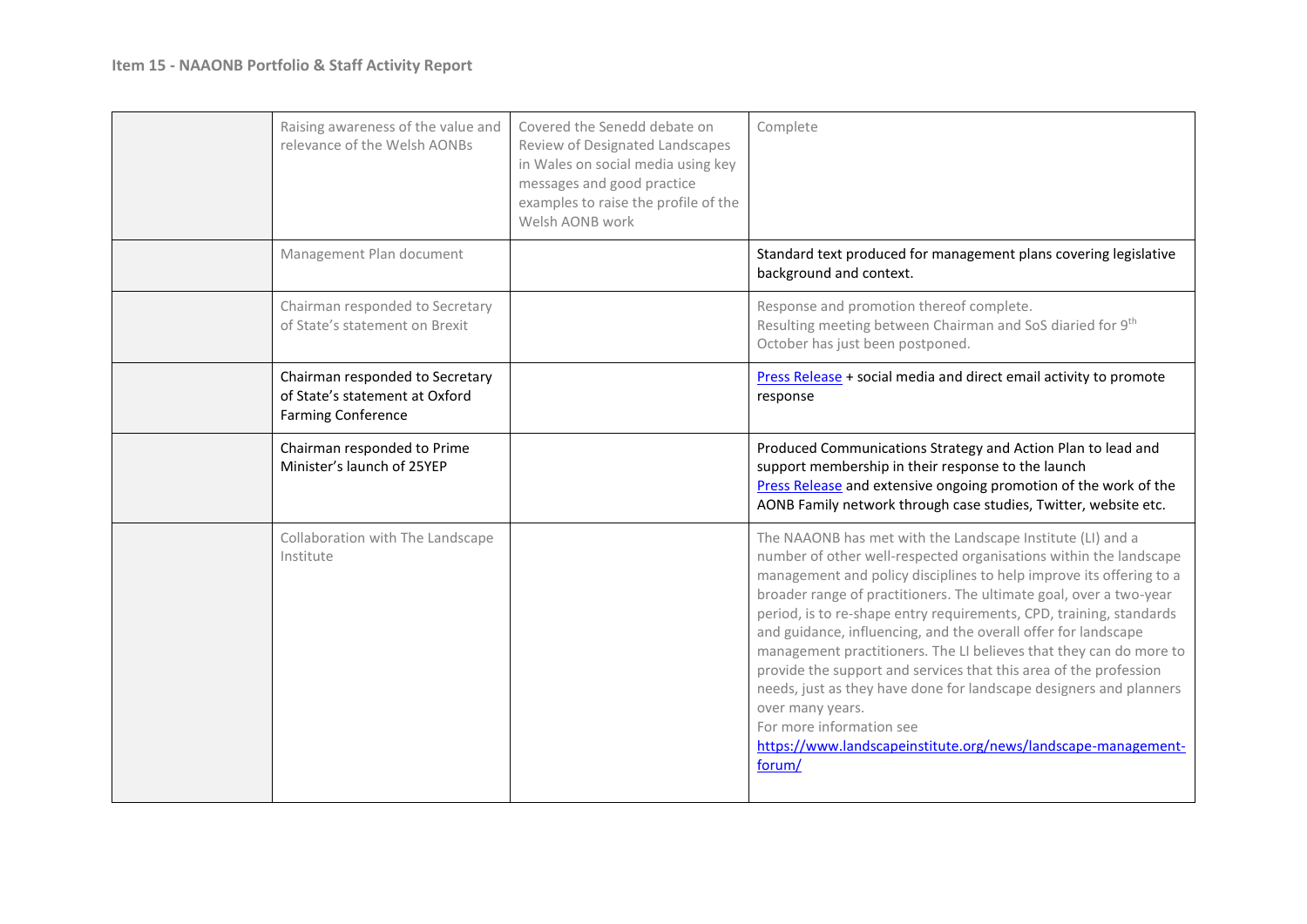|                                                           | Work progressing on MoU, specifically focusing on a learning<br>pathway for landscape professionals<br>Further specific work on supporting Landscape Institute apprentice<br>programme                                                                                                                                                                                                                                                                                                                                                                                            |
|-----------------------------------------------------------|-----------------------------------------------------------------------------------------------------------------------------------------------------------------------------------------------------------------------------------------------------------------------------------------------------------------------------------------------------------------------------------------------------------------------------------------------------------------------------------------------------------------------------------------------------------------------------------|
| Liaison with the Plunkett<br>Foundation                   | The NAAONB has been promoting the Plunkett Foundation's<br>BeingWell project. PF is seeking to support local community-led<br>initiatives that keep people healthy, cared for and connected to<br>their community either via specialist support or a small pot of<br>funding. This aligns well with the AONB Family brand. For more<br>information see https://beingwell.plunkett.co.uk/                                                                                                                                                                                          |
| Liaison with WCPA                                         | The NAAONB is working with the Global Protected Area Survey<br>Team, which includes the World Commission on Protected Areas<br>(WCPA), which is carrying out the first global survey of protected<br>area staff numbers and jobs. There are 200,000 protected areas in<br>the world, covering over 15% of the land surface and 10% of the<br>seas; but no record of how many people are engaged in managing<br>them, or the range of jobs that they do. AONBs make up part of this<br>total as Category V Protected Areas, recognised by the IUCN (of<br>which the WCPA is part). |
| Collaboration with WCL (Wildlife<br>and Countryside Link) | As part of WCL (Wildlife and Countryside Link), the NAAONB is<br>working with a large number of environmental organisations to<br>secure a sustainable future for the UK's landscapes post Brexit.<br>In order to get our messages heard, we are collaborating with<br>GreenerUK who are being effective at lobbying parliamentarians<br>(see briefings for MPS). WCL are also working behind the scenes<br>to get amendments to the Repeal Bill.<br>Ongoing feed in to appropriate LINK research and campaigning                                                                 |
| Liaison with the Forestry<br>Commission                   | The NAAONB is working with the Forestry Commission to collate<br>information on woodland creation and tree planting activity in<br>England. Th FC is seeking to collect data on the quantity and<br>location of new planting of trees that has been funded by the UK<br>Government within AONBs). Further information can be found on<br><b>Forestry Commission survey.</b>                                                                                                                                                                                                       |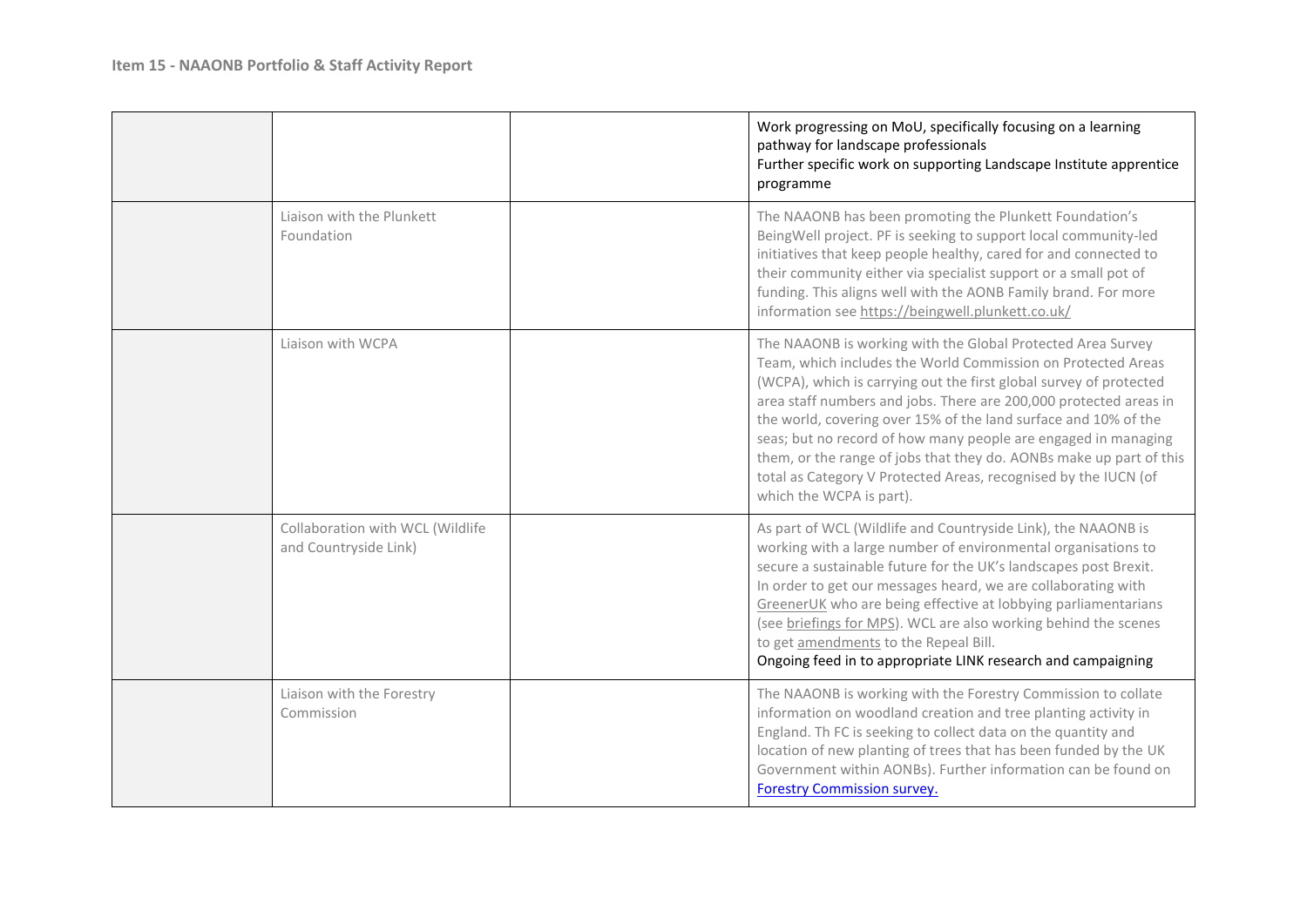| House of Lords Select Committee<br>Oral Evidence | The NAAONB gave Oral Evidence to the House of Lords Select<br>Committee on the Natural Environment and Rural Communities Act<br>2006 on 10th October.           |
|--------------------------------------------------|-----------------------------------------------------------------------------------------------------------------------------------------------------------------|
| Chairmen's meeting                               | Preparation ongoing and will be discussed at Board meeting.<br>Complete. Report and linked work and presentations uploaded to<br><b>Brexit area of Basecamp</b> |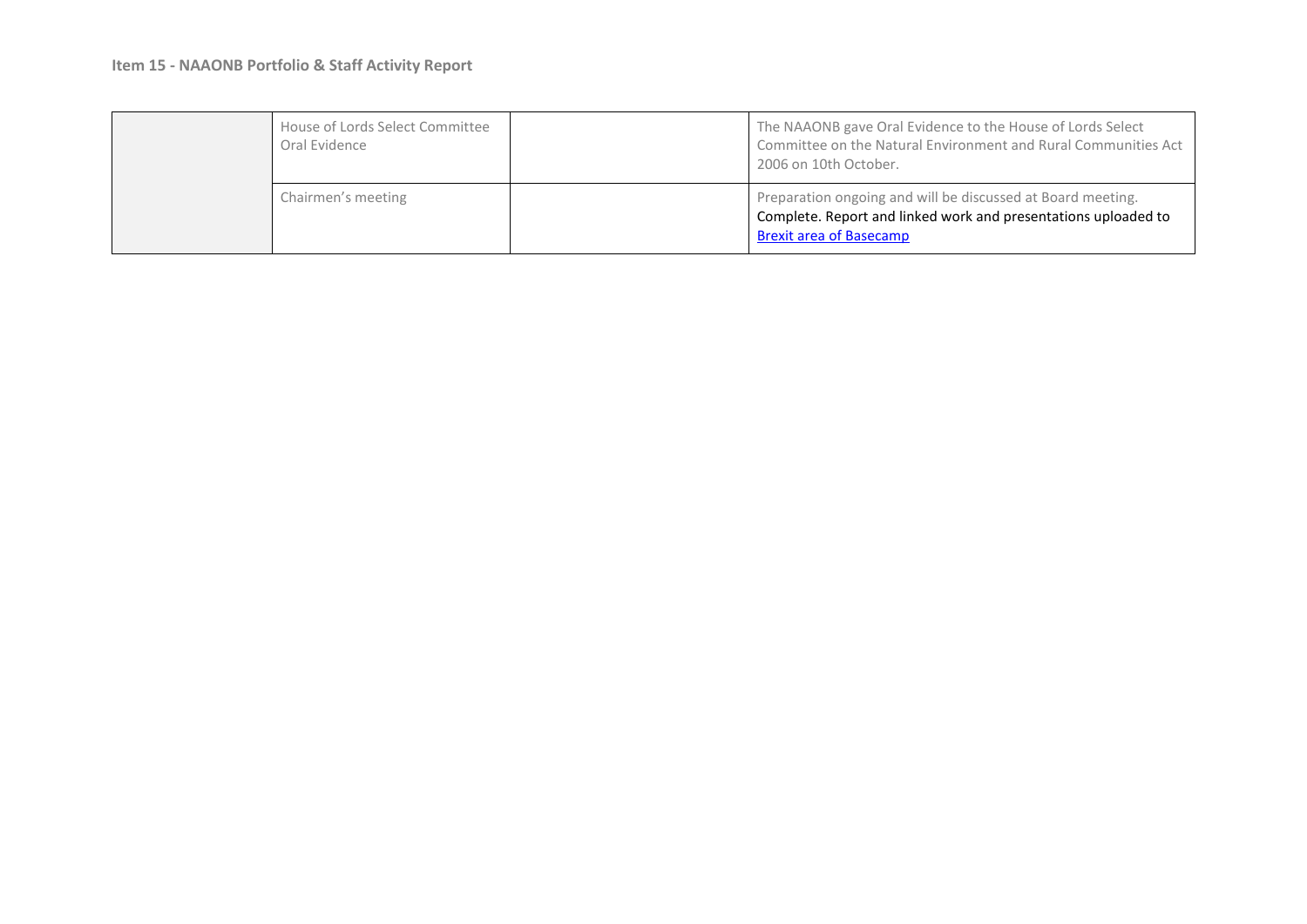| A. Raising profile - Telling others what we do and why we do it - Portfolio holder: Vacant, Staff member: JS |                                                                     |                                                                                                                     |                                                                                                                                                                                                                                                                                                                                                                                                                                                                                                                                                                                                                                                                                                                                                                                                                                                                                                                                                                                                                                                                                                                                                                                                                                                                                                                                                                                                                                                                                                                                                                                                                                                                                                                                                                                                                                                                                                                 |
|--------------------------------------------------------------------------------------------------------------|---------------------------------------------------------------------|---------------------------------------------------------------------------------------------------------------------|-----------------------------------------------------------------------------------------------------------------------------------------------------------------------------------------------------------------------------------------------------------------------------------------------------------------------------------------------------------------------------------------------------------------------------------------------------------------------------------------------------------------------------------------------------------------------------------------------------------------------------------------------------------------------------------------------------------------------------------------------------------------------------------------------------------------------------------------------------------------------------------------------------------------------------------------------------------------------------------------------------------------------------------------------------------------------------------------------------------------------------------------------------------------------------------------------------------------------------------------------------------------------------------------------------------------------------------------------------------------------------------------------------------------------------------------------------------------------------------------------------------------------------------------------------------------------------------------------------------------------------------------------------------------------------------------------------------------------------------------------------------------------------------------------------------------------------------------------------------------------------------------------------------------|
| <b>Priorities</b>                                                                                            | <b>Action</b>                                                       | Key milestones / Lead / By when                                                                                     | <b>NARRATIVE</b>                                                                                                                                                                                                                                                                                                                                                                                                                                                                                                                                                                                                                                                                                                                                                                                                                                                                                                                                                                                                                                                                                                                                                                                                                                                                                                                                                                                                                                                                                                                                                                                                                                                                                                                                                                                                                                                                                                |
| <b>Strengthen the AONB</b><br><b>Family and AONB</b><br>brand                                                | <b>Deliver NAAONB Communication</b><br>Strategy Action Plan 2014-17 | Actions delivered and plan<br>reviewed<br><b>Communications and Events</b><br><b>Manager</b><br>• February annually | Ongoing for 2014-2017.<br>Outstanding Hour - been running weekly for 12 weeks. NAAONB leads<br>@AONBFamily designs and leads by providing theme linking to our<br>key messages with 7 key message tweets + infographic examples<br>during the hour and a "Do 5 things" advice sheet for use in<br>preparation for the OH!. Trend most weeks getting our key messages<br>out to a diverse audience ad others are piggybacking on our hashtag<br>#OutstandingHOur. @NAAONB collates information and forwards it<br>to Defra, NRW etc. as appropriate after the event. Numbers of<br>followers for @AONBFamily and @NAAONB have increased.<br>3 comms officer drop in sessions led by NAAONB with useful<br>$\bullet$<br>discussion taking place. See Basecamp for notes of these monthly<br>sessions.<br>2017-2021 Communications Strategy and Action Plan completed and<br>soft-launched. Action Plan awaits key messages and audiences from<br>Working Group set up in December to deliver this. They are working<br>on this and will meet again two days before the Board meeting.<br>Strategy and Action Plan will be the subject of the AONB Family<br>Comms briefing at L4L Conference.<br>Landscapes for Life Conference 2017 (#L4L2017) redesigned, further<br>$\bullet$<br>developed and launched. Two day format with internal expertise on<br>Day One and external speakers and briefings on Day Two. Minister<br>has confirmed his attention to attend subject to Parliamentary<br>business. 4 Bowland Award nominees for consideration and 2 L4L<br>Award recipients to be involved.<br>Ongoing for 2014-2017.<br>• Outstanding Hour - been running weekly for 30 weeks. NAAONB leads<br>@AONBFamily designs and leads by providing a theme either linking<br>to our key messages or to a theme that aligns with the AONB Family<br>brand i.e. #WorldTourismDay wihich is led by the UN and promotes |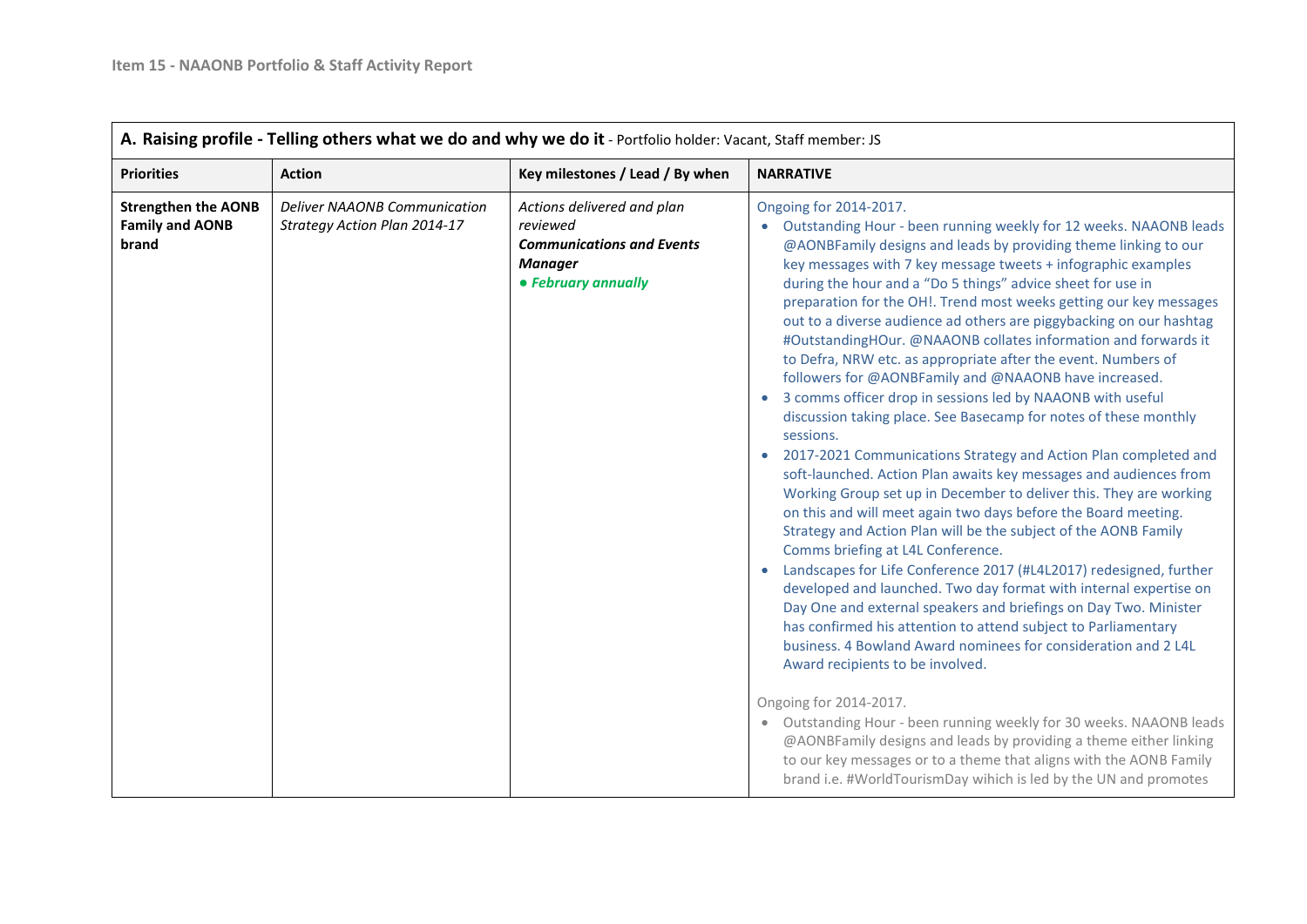|  | sustainable tourism. We use key message tweets, infographics,<br>images and links to case studies during the hour and a "Do 5 things"<br>advice sheet is provided for the AONB Family for use in preparation<br>for the OH!. We trend most weeks getting our key messages out to a<br>diverse audience and others are piggybacking on our hashtag<br>#OutstandingHOur. @NAAONB collates information and forwards it<br>to Defra, NRW etc. as appropriate after the event. Numbers of<br>followers for @AONBFamily and @NAAONB have increased.<br>• 3 comms officer drop in sessions led by NAAONB with useful<br>discussion taking place. Basecamp communications section is used as<br>a repository for notes from these monthly sessions.<br>• 2017-2021 Communications Strategy and Action Plan completed and<br>launched at L4L Conference.<br>Landscapes for Life Conference 2017 (#L4L2017) complete. Ongoing<br>promotion of presentations. Ongoing monitoring and evaluation<br>based on feedback from delegates.<br>• Outstanding Week 2017 complete. Ongoing monitoring and<br>evaluation.<br>Ongoing.<br>NAAONB E-Update x 3<br>Weekly OutstandingHour<br>Monthly Comms Dial in sessions<br>Prep for Conf 2018<br>Prep for Conf 2019<br><b>Annual Report</b><br>National Communications Face to Face meeting<br><b>Wayfaring Comms</b><br>Response to and Launch of independent report on housing in AONBs |
|--|-----------------------------------------------------------------------------------------------------------------------------------------------------------------------------------------------------------------------------------------------------------------------------------------------------------------------------------------------------------------------------------------------------------------------------------------------------------------------------------------------------------------------------------------------------------------------------------------------------------------------------------------------------------------------------------------------------------------------------------------------------------------------------------------------------------------------------------------------------------------------------------------------------------------------------------------------------------------------------------------------------------------------------------------------------------------------------------------------------------------------------------------------------------------------------------------------------------------------------------------------------------------------------------------------------------------------------------------------------------------------------------------------------------------------|
|  | Population of website with case studies for advocacy and communications<br>work<br>Proactive and reactive work as detailed elsewhere in the RAG and on                                                                                                                                                                                                                                                                                                                                                                                                                                                                                                                                                                                                                                                                                                                                                                                                                                                                                                                                                                                                                                                                                                                                                                                                                                                                |
|  | Basecamp.                                                                                                                                                                                                                                                                                                                                                                                                                                                                                                                                                                                                                                                                                                                                                                                                                                                                                                                                                                                                                                                                                                                                                                                                                                                                                                                                                                                                             |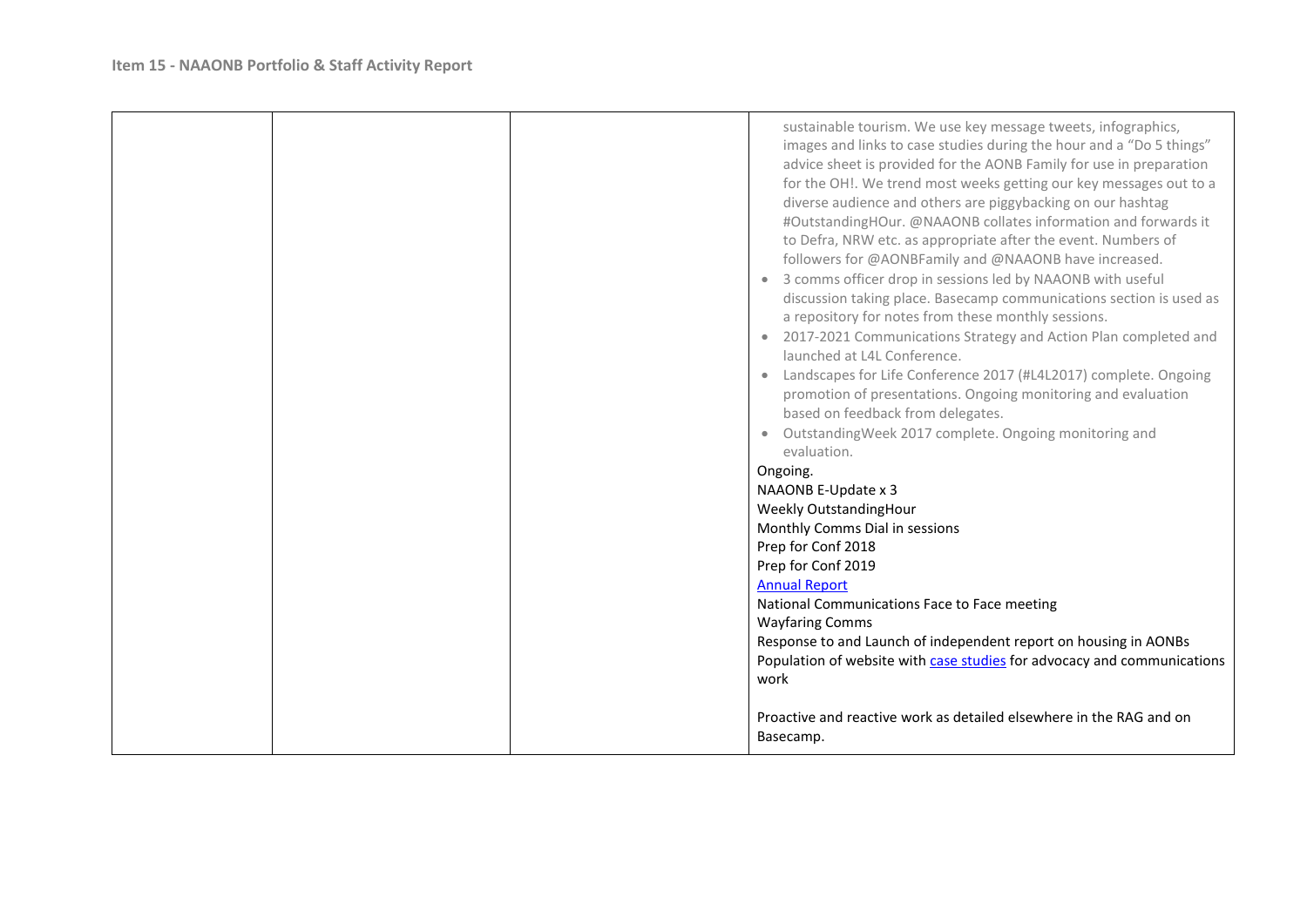|                                                                                                                   | Update the L4L websites to ensure<br>content relevant and functioning<br>to the membership and public.<br>(old NAAONB site closed by Jan<br>2015)                    | Knowledge Platform established<br>and effective<br><b>Communications and Events</b><br><b>Manager</b><br>• April 2015   | www.landscapesforliferesources.org.uk site closed.<br>Temporary Resources area to promote case studies linked to KPIs set up<br>on www.landscapesforlife.org.uk whilst new website in development.<br>New website will be shown at Board meeting as part of Communications<br>Update<br>www.landscapesforlife.org.uk, with evidence based case study area,<br>complete.                                                                                                   |
|-------------------------------------------------------------------------------------------------------------------|----------------------------------------------------------------------------------------------------------------------------------------------------------------------|-------------------------------------------------------------------------------------------------------------------------|---------------------------------------------------------------------------------------------------------------------------------------------------------------------------------------------------------------------------------------------------------------------------------------------------------------------------------------------------------------------------------------------------------------------------------------------------------------------------|
|                                                                                                                   | Produce L4L brand strategy based<br>on agreed brand values and<br>behaviours                                                                                         | L4L brand strategy agreed by<br>trustees<br><b>Communications and Events</b><br><b>Manager</b><br>• June 2015           | Complete                                                                                                                                                                                                                                                                                                                                                                                                                                                                  |
| <b>Better articulate the</b><br>value of AONBs,<br><b>AONB Partnerships,</b><br>and Conservation<br><b>Boards</b> | Produce AONB Family Prospectus<br>to include summary in infographic<br>format                                                                                        | Prospectus published<br><b>Communications and Events</b><br><b>Manager</b><br>• October 2015                            | Complete                                                                                                                                                                                                                                                                                                                                                                                                                                                                  |
|                                                                                                                   | Set up evidence base on<br>Knowledge Platform on L4L web<br>site                                                                                                     | Evidence base established and in<br>use<br><b>Communications and Events</b><br><b>Manager</b><br>$\bullet$ October 2015 | A temporary Resources area to promote case studies linked to KPIs set up<br>on www.landscapesforlife.org.uk whilst new website in development.<br>New website will be shown at Board meeting as part of<br><b>Communications Update.</b><br>See above. Complete<br>Population ongoing.                                                                                                                                                                                    |
|                                                                                                                   | Provide an annual report for Defra<br>- showcasing good practice<br>outcomes from AONB Partnerships<br>and Conservation Boards (linked to<br>prospectus/infographic) | Annual Report produced<br><b>Communications and Events</b><br><b>Manager</b><br>• June annually                         | Complete for 2016. Launched at AGM in November 2016.<br>2017 Annual Report planned for launch at AGM with interaction with new<br>website. Information linked to KPIs as agreed by Lead Officers. This is<br>reliant on the AONB Family responding in a timely manner for requests<br>for information to be included.<br>Request for quantitative and qualitative information made via Basecamp<br>and newsletter.<br>Produced and launched as part of the 25YEP response |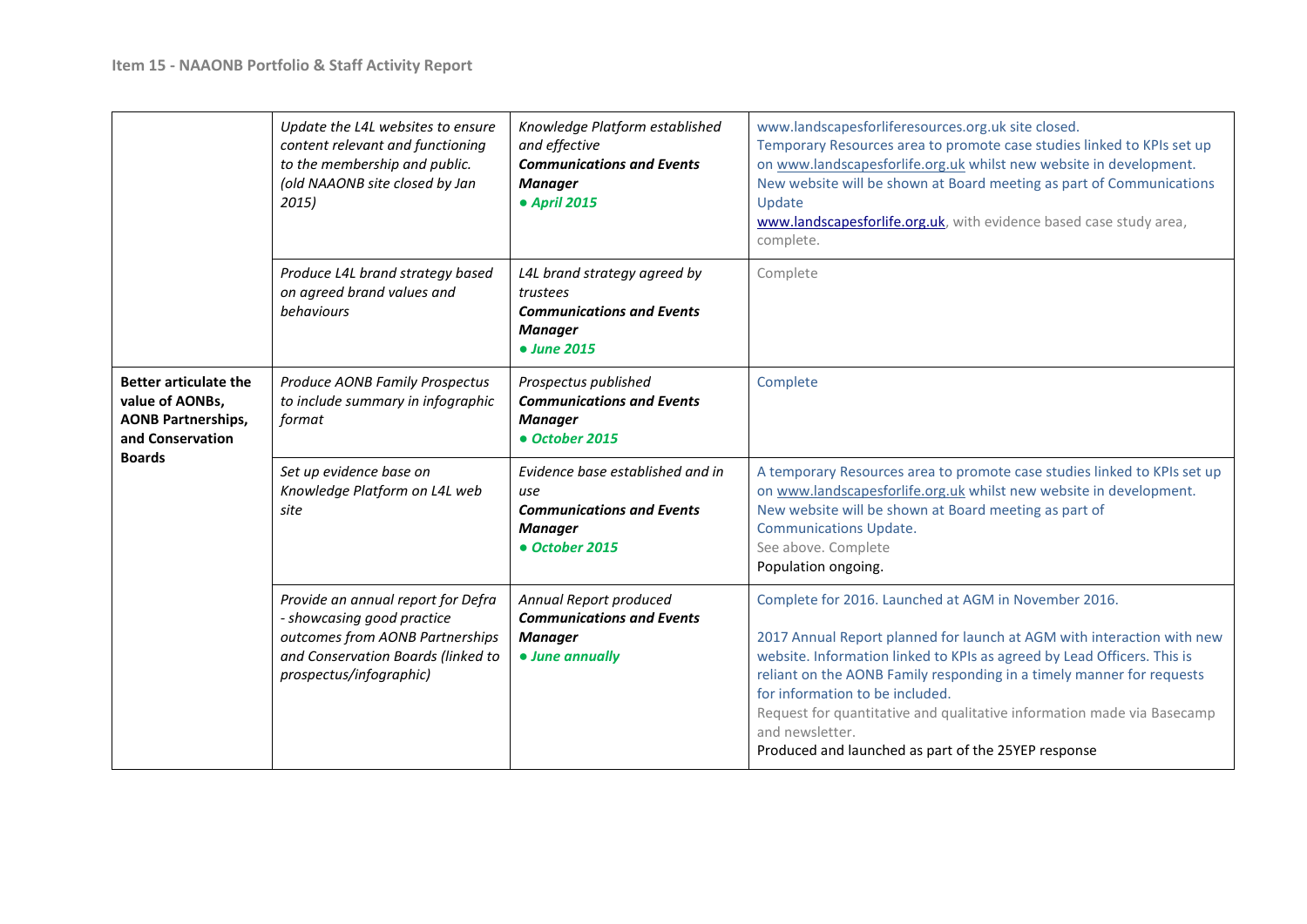$\Gamma$ 

| B. Demonstrating value and relevance - Encouraging others to speak out on our behalf - Portfolio holder: Vacant, Staff member: HD       |                                                                                       |                                                                                                                                          |                                                                                                                                                                                                                                                                                                                                                                                                                                                                                                                                                                                                                                                                                                                                                                                                                                                                                                                                                        |
|-----------------------------------------------------------------------------------------------------------------------------------------|---------------------------------------------------------------------------------------|------------------------------------------------------------------------------------------------------------------------------------------|--------------------------------------------------------------------------------------------------------------------------------------------------------------------------------------------------------------------------------------------------------------------------------------------------------------------------------------------------------------------------------------------------------------------------------------------------------------------------------------------------------------------------------------------------------------------------------------------------------------------------------------------------------------------------------------------------------------------------------------------------------------------------------------------------------------------------------------------------------------------------------------------------------------------------------------------------------|
| <b>Priorities</b>                                                                                                                       | <b>Action</b>                                                                         | Key milestones / Lead / By when                                                                                                          | <b>NARRATIVE</b>                                                                                                                                                                                                                                                                                                                                                                                                                                                                                                                                                                                                                                                                                                                                                                                                                                                                                                                                       |
| <b>Build on existing</b><br>dialogue and<br>continue to grow<br>trust and support by<br>liaison/direct contact<br>with national bodies. | Review the Defra/NE/NAAONB<br>tripartite agreement                                    | Tripartite agreement 3 year<br>actions (2015-2018) agreed by<br>Defra, NE, and NAAONB trustees<br><b>Chief Executive</b><br>• April 2015 | Meeting with Defra officials reconfirmed value of tripartite<br>arrangements. Agreement on management planning support and<br>KPI development.<br>Tripartite meeting was held where there was agreement to set up<br>Working Group to investigate and performance metrics that.<br>In the draft terms of reference, it is proposed that. "The Group will<br>aim to develop indicators of performance which will improve the<br>quality of information disseminated by AONB partnerships and<br>Conservation Boards. This will enable AONB partnerships and<br>Conservation Boards to better demonstrate the value of the work<br>they are doing. It will better enable Defra to understand the value-<br>for-money provided by AONBs set in the context of the annual core<br>grant provided by Defra.<br>Composition of the group will include 2 AONB Officers, NAAONB,<br>NE and Defra. The first meeting is scheduled for 17 <sup>th</sup> October. |
|                                                                                                                                         | High level meetings with Welsh<br>Government on achieving shared<br>objectives        | <b>Standing meeting with Minister</b><br>responsible for AONBs in Wales<br><b>Chief Executive</b><br>• December annually                 | @NAAONB gave strong backing to WG and @wgcs environ (Lesley<br>Griffiths) and Huw Irranca Davies during the recent debate in the<br>Senedd on The Review of Designated Landscapes in Wales. Welsh<br>AONBs were also asked to support via Twitter. Senedd provided<br>unanimous vote of support for the Review.                                                                                                                                                                                                                                                                                                                                                                                                                                                                                                                                                                                                                                        |
|                                                                                                                                         | High level meetings with Natural<br>Resources Wales on achieving<br>shared objectives | Bilateral meeting with Chair and<br>CEO of NRW<br><b>Chief Executive</b><br>• October annually                                           | Attendance at NRW workshop on the future funding by NRW to<br>partners through greater collaborative arrangements.<br>Close and regular liaison with NRW on the development of an<br>approach to SMNR and its application to landscape management                                                                                                                                                                                                                                                                                                                                                                                                                                                                                                                                                                                                                                                                                                      |

Т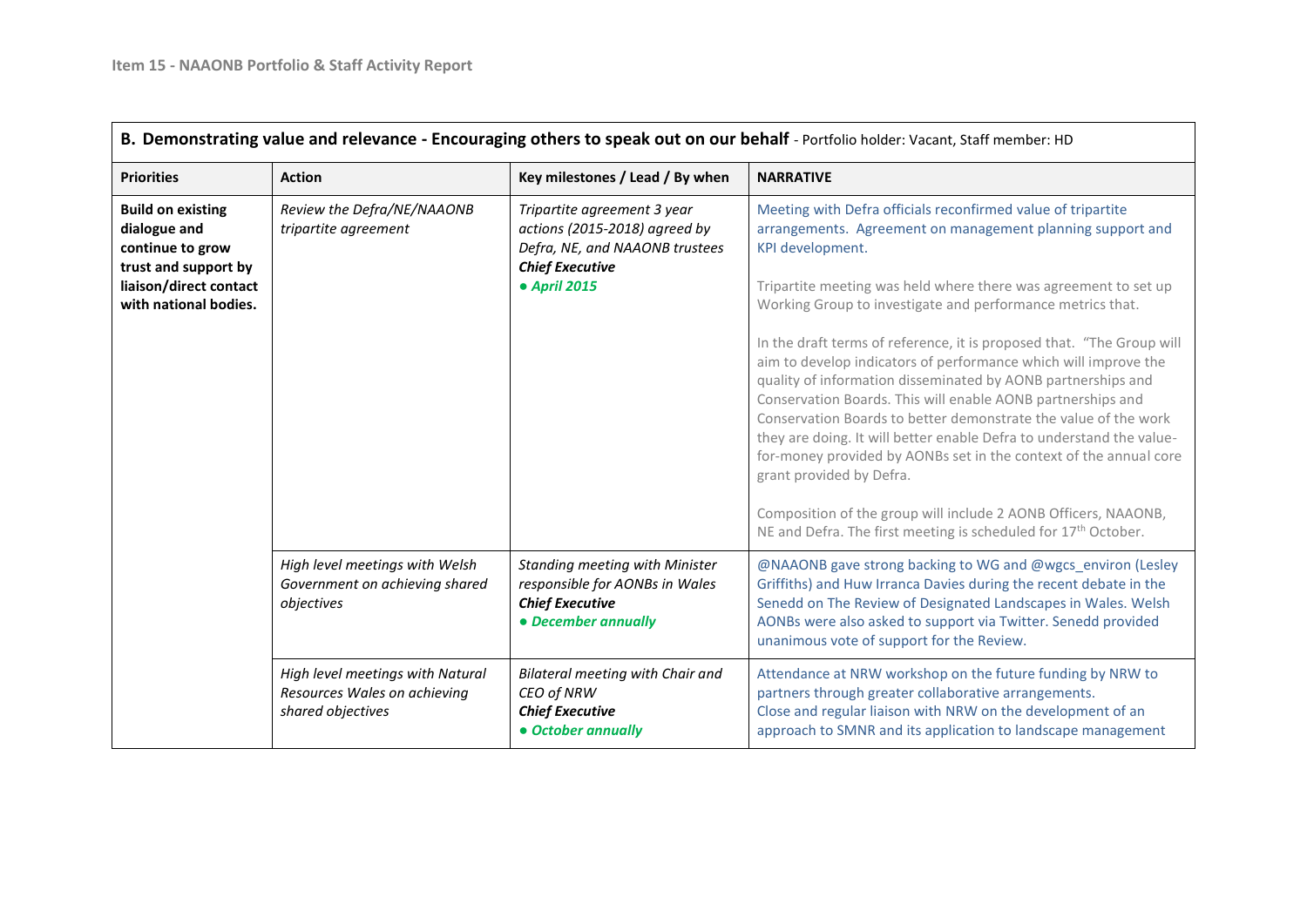|                                                                                   | High level meetings with Natural<br>England on achieving shared<br>objectives | Bilateral meeting with Chair and<br>CEO of NE<br><b>Chief Executive</b><br>• October annually                  | Ongoing                                                                                                                                               |
|-----------------------------------------------------------------------------------|-------------------------------------------------------------------------------|----------------------------------------------------------------------------------------------------------------|-------------------------------------------------------------------------------------------------------------------------------------------------------|
|                                                                                   | Evaluate and review accords /<br>agreements as appropriate                    | Wildlife Trusts accord evaluation<br>complete<br><b>Policy and Development Manager</b><br>• November 2015      | Complete                                                                                                                                              |
|                                                                                   |                                                                               | <b>NPE Accord agreed</b><br><b>Chief Executive</b><br>• July 2015                                              | Complete                                                                                                                                              |
|                                                                                   |                                                                               | Woodland Trust accord evaluation<br>complete<br><b>Policy and Development Manager</b><br>• September 2015      | Complete                                                                                                                                              |
|                                                                                   |                                                                               | English Heritage accord evaluation<br>complete<br><b>Policy and Development Manager</b><br>• April 2016        | Ongoing                                                                                                                                               |
|                                                                                   |                                                                               | Visit England Accord evaluation<br>complete<br><b>Policy and Development Manager</b><br>• September 2016       | Complete                                                                                                                                              |
|                                                                                   |                                                                               | Opportunity for an accord with the<br><b>National Trust scoped</b><br><b>Chief Executive</b><br>• October 2015 | Complete                                                                                                                                              |
| Grow our influence in<br>local and central<br>governments<br>(including, at a UK, | High level meetings with<br>departments on achieving shared<br>objectives     | Bilateral meetings as and when<br>appropriate<br><b>Chief Executive</b><br>• Reported annually                 | Meeting held with Lord Gardiner, highlighting the value of the<br>AONB designation and outlining the importance of the continued<br>support of Defra. |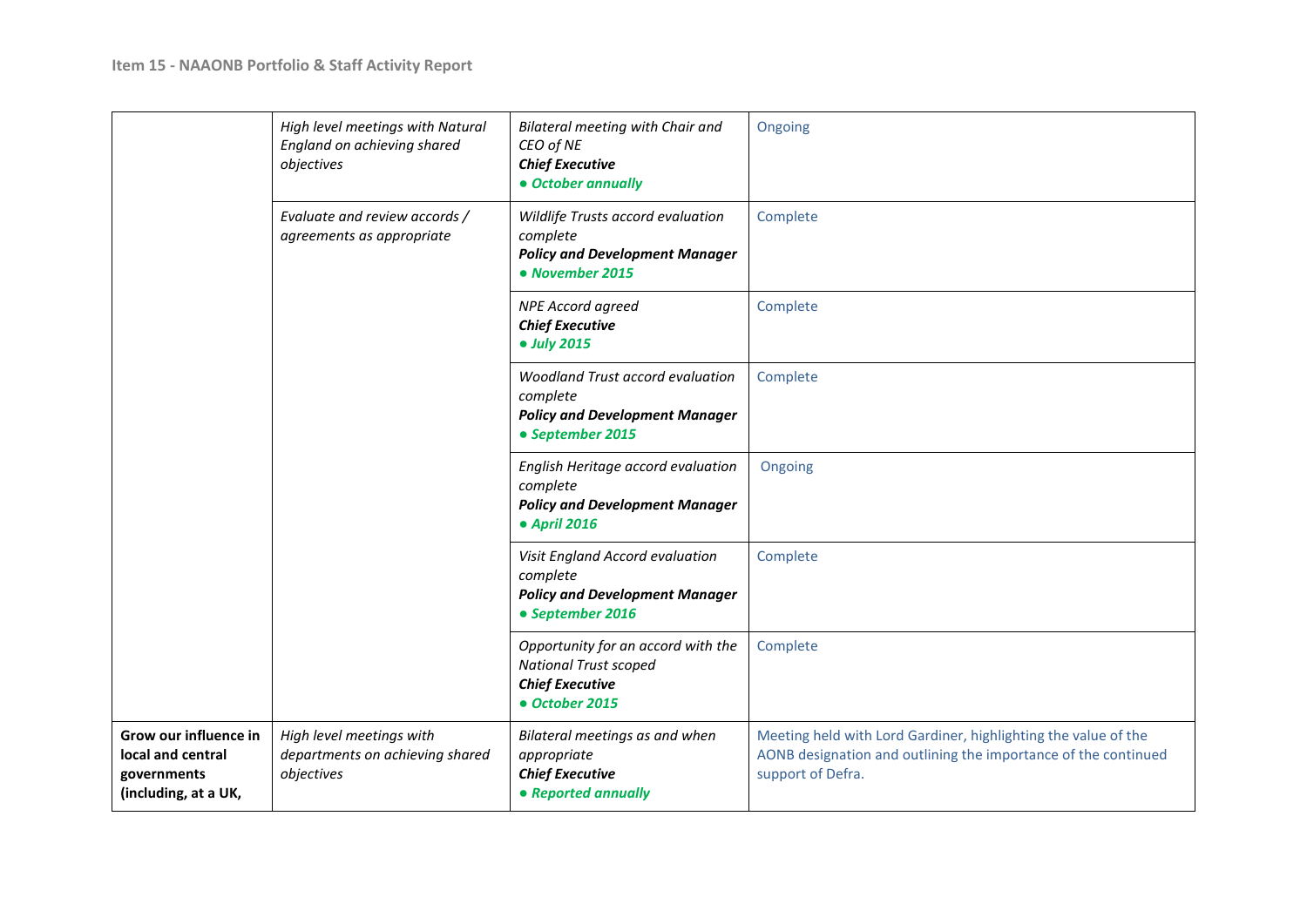| level with Health,<br><b>Transport, Local</b><br>Government<br>departments, and<br>Treasury) and with<br>major NGOs. | High level meetings with the<br>National Trust on achieving shared<br>objectives                                                                                            | Bilateral meeting with Chair and<br>CEO of NT<br><b>Chief Executive</b><br>· January annually    | Ongoing                                                                                                                                                                                                                                                                                                                                                                                                               |
|----------------------------------------------------------------------------------------------------------------------|-----------------------------------------------------------------------------------------------------------------------------------------------------------------------------|--------------------------------------------------------------------------------------------------|-----------------------------------------------------------------------------------------------------------------------------------------------------------------------------------------------------------------------------------------------------------------------------------------------------------------------------------------------------------------------------------------------------------------------|
|                                                                                                                      | Provide intelligence to<br>governments on the state and<br>viability of AONB partnership and<br><b>Conservation Boards.</b><br>Reports and when appropriate or<br>requested | Provide summary of situation for<br>2015-16<br><b>Chief Executive</b><br>• April 2015            | See tripartite meetings                                                                                                                                                                                                                                                                                                                                                                                               |
|                                                                                                                      | Advise Defra to ensure activity and<br>financial reporting process remains<br>fit for purpose                                                                               | Advice provided<br><b>Chief Executive</b><br>• As required                                       | See tripartite meetings                                                                                                                                                                                                                                                                                                                                                                                               |
|                                                                                                                      | Contribute to delivery of Action<br><b>Plan for Recommendations</b><br>associated with the Cumulus<br>report                                                                | <b>Tbc</b><br><b>Chief Executive</b>                                                             | Report remains unpublished                                                                                                                                                                                                                                                                                                                                                                                            |
|                                                                                                                      | Engagement with legislative and<br>policy programme development in<br>Wales                                                                                                 | Evidence gathered for protected<br>landscapes review<br><b>Chief Executive</b><br>$•$ March 2016 | Continued support and active engagement in the Future<br>Landscapes Wales programme. ToR currently being drafted for<br>national committee, input to implementation plans.<br>Meeting facilitated with multiple partners to develop an 'all-Wales<br>approach to nature conservation delivery'. Statement of shared<br>ambition and commitment drafted, agreed and sent to Minister for<br>Environment Hannah Blythyn |
|                                                                                                                      |                                                                                                                                                                             | Oral and written evidence<br>submitted<br><b>Chief Executive</b><br>$•$ March 2016               | See above                                                                                                                                                                                                                                                                                                                                                                                                             |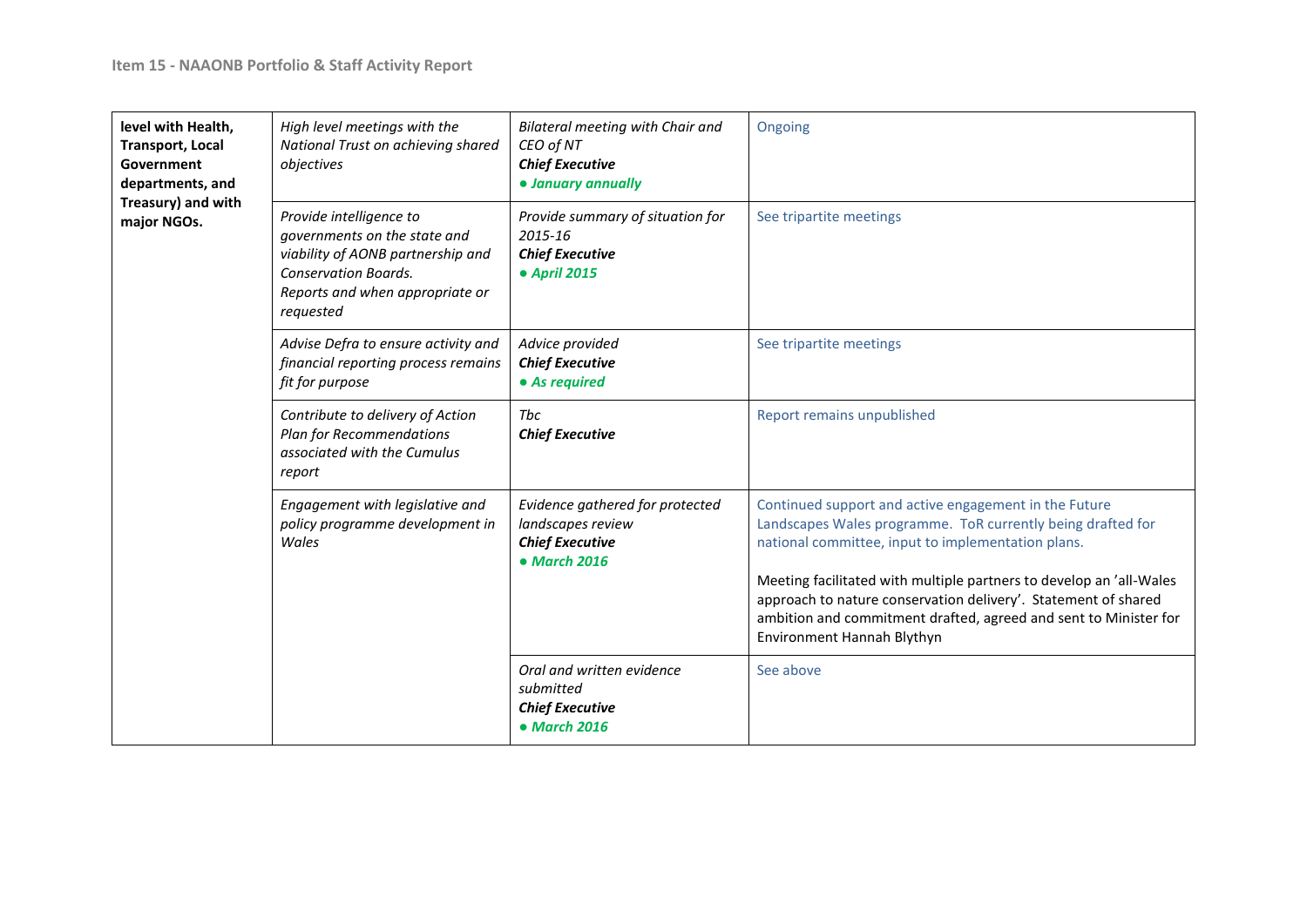|  | Build and maintain alliances in<br>Wales with organisations with<br>shared interests in protected<br>landscapes to maintain an AONB<br>Family voice as devolution<br>progresses | 3 x meetings with the Alliance of<br><b>National Parks Cymru</b><br><b>Chief Executive</b><br>• March annually | NAAONB formally withdrawn from Alliance.                                                                                                                           |
|--|---------------------------------------------------------------------------------------------------------------------------------------------------------------------------------|----------------------------------------------------------------------------------------------------------------|--------------------------------------------------------------------------------------------------------------------------------------------------------------------|
|  | High level meetings with CPRE on<br>achieving shared objectives                                                                                                                 | 2 x meetings annually with the<br><b>CEO of CPRE</b><br><b>Chief Executive</b><br>• As required                | New CEO appointed to CPRE. Relationship maintained through<br>meetings with staff around crowd funded planning work focused on<br>the impact of the NPPF on AONBs. |
|  | High level meetings with CNP on<br>achieving shared objectives                                                                                                                  | 2 x meetings annually with the<br>CEO of CNP<br><b>Chief Executive</b><br>• As required                        | Ongoing                                                                                                                                                            |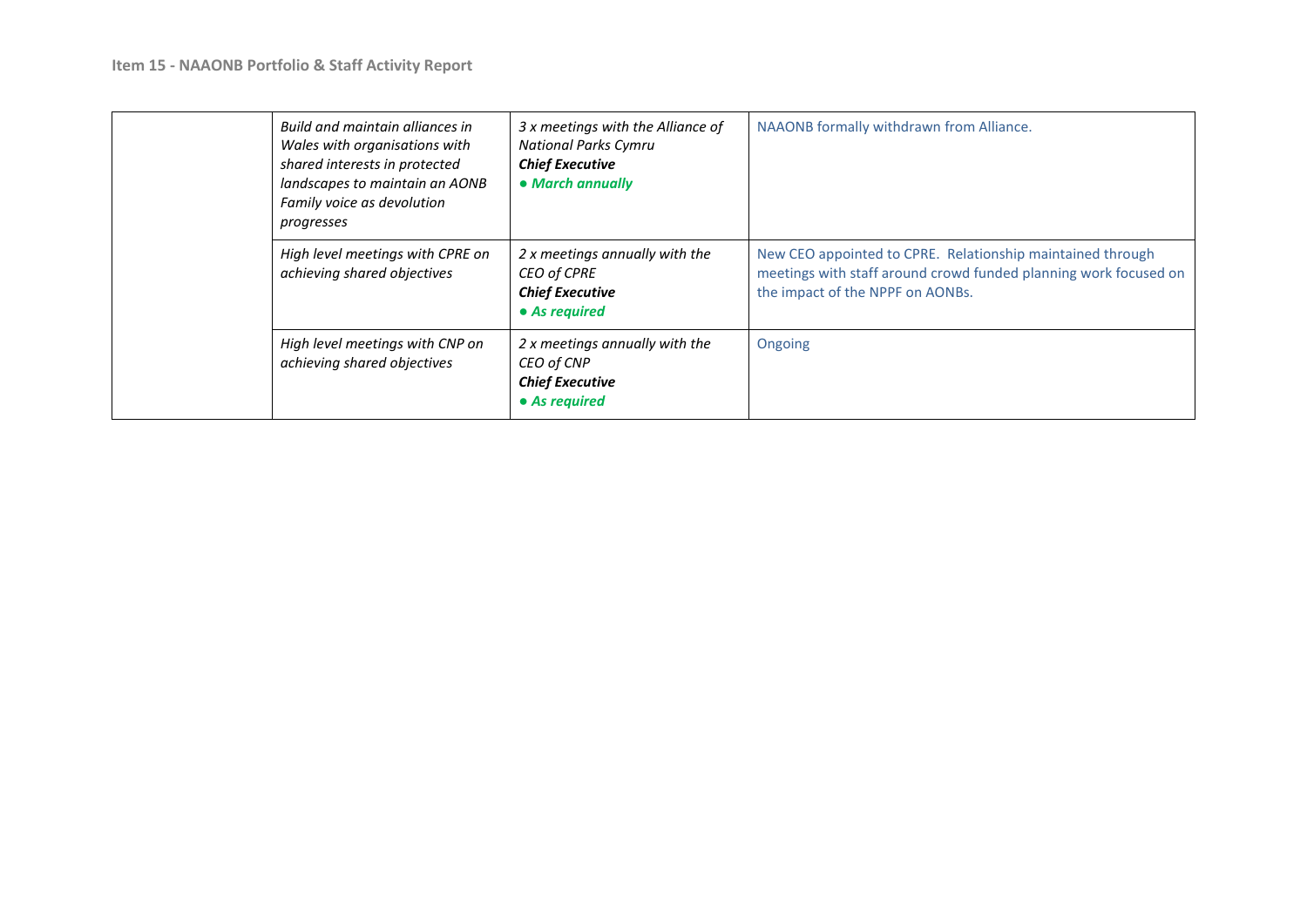| C. Driving better delivery through collaboration - Working together and with others to achieve better outcomes<br>Portfolio holder: Chris Woodley-Stewart, Staff member: RC |                                                                                                        |                                                                                                                                            |                                                                                                                                                                                                                                                                                                                                                                                                                                           |  |
|-----------------------------------------------------------------------------------------------------------------------------------------------------------------------------|--------------------------------------------------------------------------------------------------------|--------------------------------------------------------------------------------------------------------------------------------------------|-------------------------------------------------------------------------------------------------------------------------------------------------------------------------------------------------------------------------------------------------------------------------------------------------------------------------------------------------------------------------------------------------------------------------------------------|--|
| <b>Priorities</b>                                                                                                                                                           | <b>Action</b>                                                                                          | Key milestones / Lead / By when                                                                                                            | <b>NARRATIVE</b>                                                                                                                                                                                                                                                                                                                                                                                                                          |  |
| Connect ideas,<br>people, and resources<br>through further<br>development of                                                                                                | Manage Basecamp effectively                                                                            | <b>Office and Membership Manager</b><br>• On going                                                                                         | On-going maintenance of user database.<br>On-going maintenance of user database.<br>Review of Basecamp to take place in 2018.                                                                                                                                                                                                                                                                                                             |  |
| Knowledge Platform-<br>developing the<br>national skill base.                                                                                                               | <b>Basecamp and the</b><br>Advise membership on purpose<br>and use of Knowledge Platform<br>• May 2015 | Knowledge Platform populated<br>with data and good practice<br><b>Office and Membership Manager</b>                                        | "Knowledge Platform" site closed as not on brand and CMS difficult<br>to work with.<br>On-going development and population of new website. Resources<br>area has been populated with appropriate former KP information as<br>part of the redevelopment.<br>Please see updates on website above reported by Communications<br>and Events Manager.<br>Please see updates on website above reported by Communications<br>and Events Manager. |  |
|                                                                                                                                                                             | *Develop member training event<br>for Welsh AONB partnership<br>members<br>*Subject to funding bid     | Event held<br><b>Chief Executive</b><br>• January annually                                                                                 | On hold until FLW programme is complete and the relationship<br>between SMNR and Designated Landscapes agreed.                                                                                                                                                                                                                                                                                                                            |  |
| Work more closely<br>with the private<br>sector (develop direct<br>links/relationships<br>and through LEPs and                                                              | Implement Corporate Relationship<br>programme                                                          | Clear productive relationships<br>developed with two corporate<br>partners annually<br><b>Policy and Development Manager</b><br>• On going | Complete<br>Close working with Nearly Wild on developing a new approach to<br>working with corporate partners                                                                                                                                                                                                                                                                                                                             |  |
| other routes)                                                                                                                                                               | Maintain links with Defra LEP<br>round table                                                           | 3 x meetings annually<br><b>Policy and Development Manager</b><br>• March annually                                                         | Ongoing                                                                                                                                                                                                                                                                                                                                                                                                                                   |  |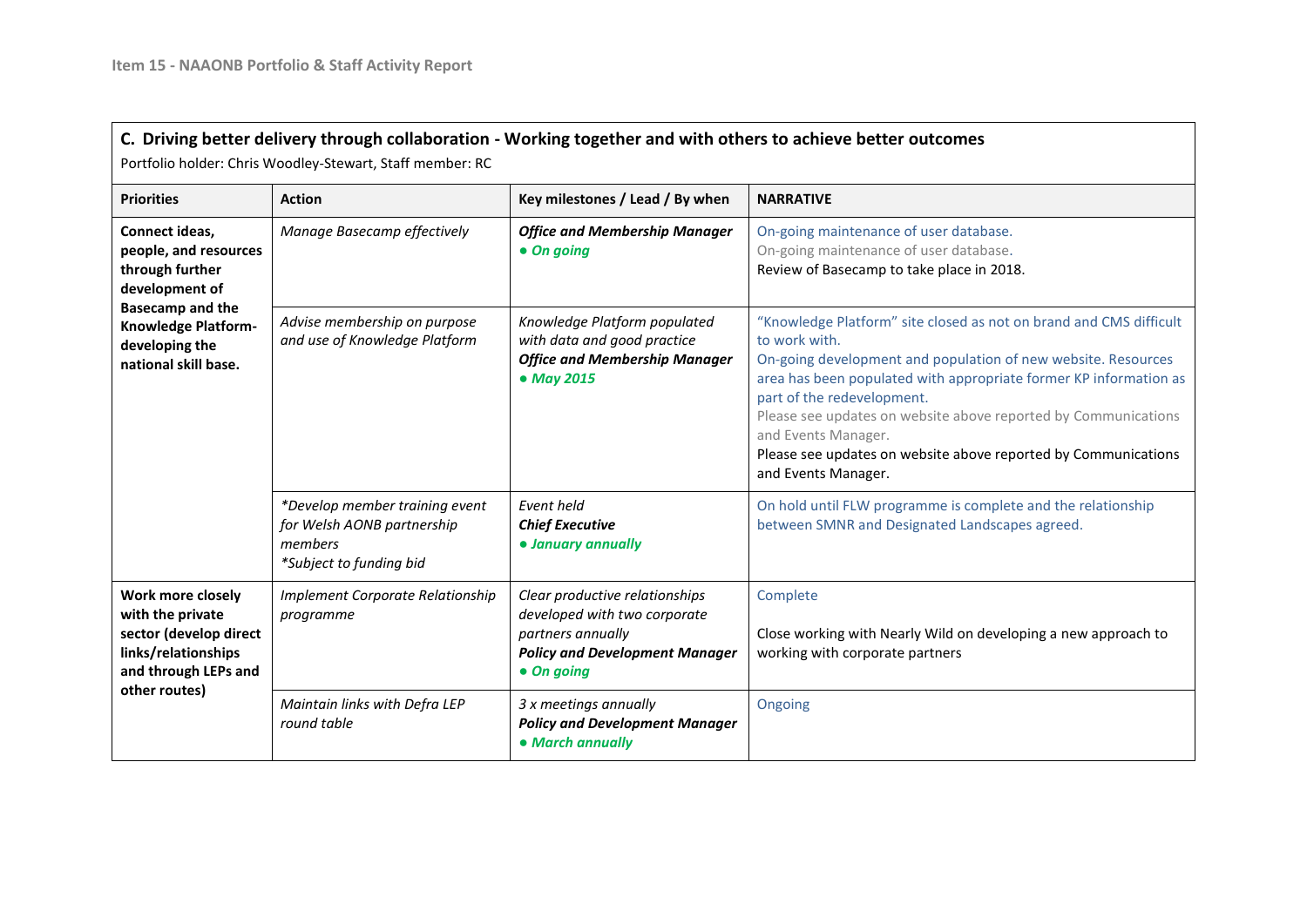| <b>Foster our</b><br>relationships with the<br><b>National Park</b><br><b>Authorities</b>         | Establish joint meeting between<br>AONB Lead Officers and NPA Chief<br>Executives on shared agenda                                         | Agreement on a shared agenda<br><b>Chief Executive</b><br>• January annually                        | Ongoing<br>Attended NP Conference              |
|---------------------------------------------------------------------------------------------------|--------------------------------------------------------------------------------------------------------------------------------------------|-----------------------------------------------------------------------------------------------------|------------------------------------------------|
|                                                                                                   | Develop shared agenda across<br>NPA and AONB Partnerships in<br>Wales                                                                      | Agreement on a shared agenda<br><b>Chief Executive</b><br>· January annually                        | Ongoing                                        |
|                                                                                                   | As part of above explore<br>benefits/options for shared<br>NPA/NAAONB post(s)                                                              | Raise as part of above joint<br>meetings<br><b>Chief Executive</b><br>• November 2015               | Ongoing                                        |
|                                                                                                   | Explore the option of an all Party<br>Parliamentary group on Protected<br>Landscapes                                                       | Consider as part of accord<br>development with NPE<br><b>Chief Executive</b><br>• May 2015          | Complete. NPE have no appetite to pursue this. |
| <b>Further the principles</b><br>of collaboration,<br>building on the<br><b>Future Landscapes</b> | Further develop Action Learning<br>sets as the preferred vehicle for<br>achieving shared outcomes<br><b>Policy and Development Manager</b> | Sustainable Tourism ALS in<br>operation<br><b>Policy and Development Manager</b><br>• November 2015 | Complete                                       |
| Programme.                                                                                        | Programme of collaboration and<br>collective action developed with<br>the AONB Partnerships and<br>National Park Authorities in Wales      | Programme agreed with all parties<br><b>Chief Executive</b><br>• July 2015                          | See Future Landscapes Wales                    |
|                                                                                                   |                                                                                                                                            | <b>Funding secured</b><br><b>Chief Executive</b><br>· August 2015                                   | See Future Landscapes Wales                    |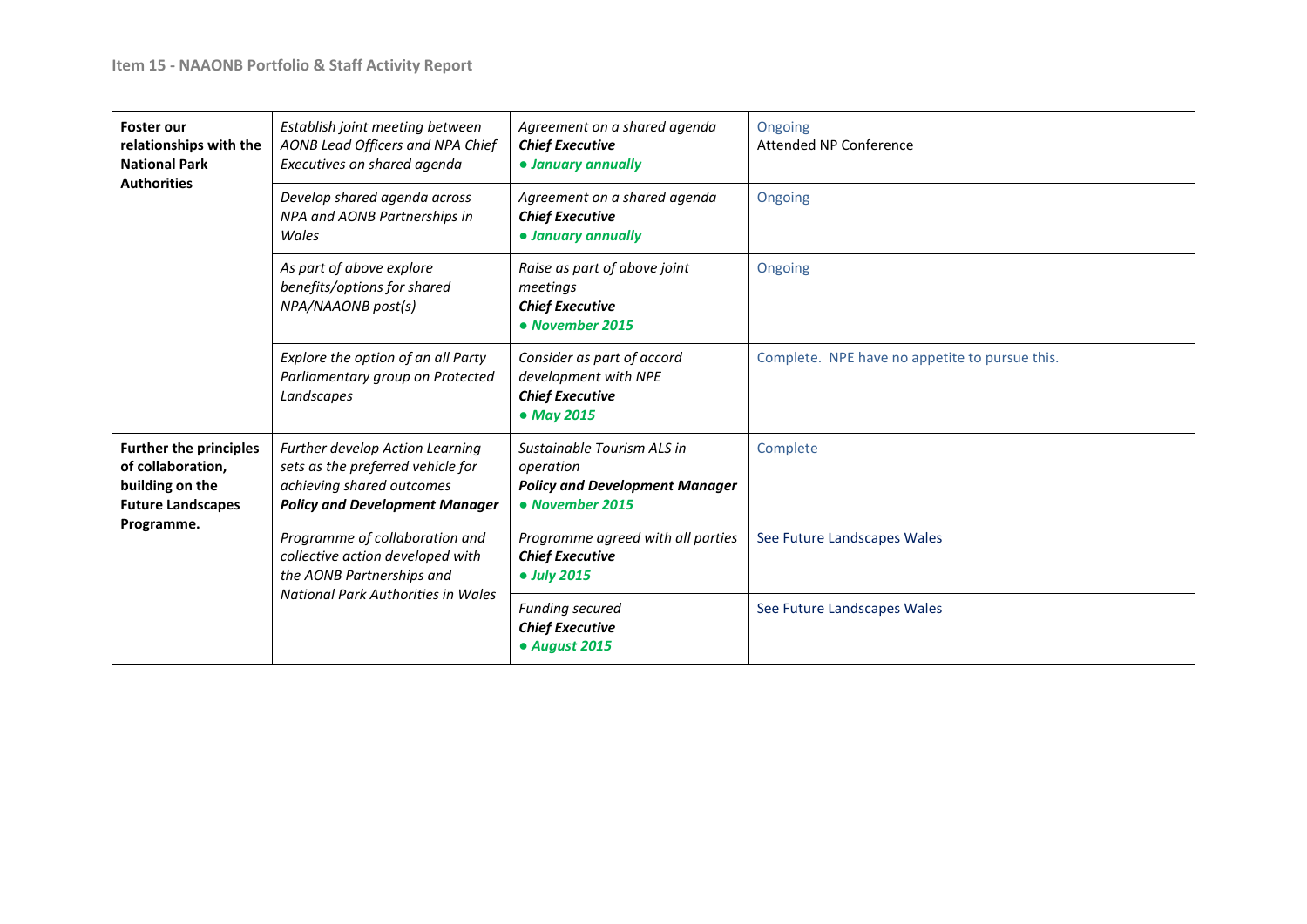| D. Raising Resources - Ensuring we can do what we want to do - Portfolio holder: Mat Roberts, Staff member: HD                |                                                                                                                                                                                                         |                                                                                                                               |                  |  |
|-------------------------------------------------------------------------------------------------------------------------------|---------------------------------------------------------------------------------------------------------------------------------------------------------------------------------------------------------|-------------------------------------------------------------------------------------------------------------------------------|------------------|--|
| <b>Priorities</b>                                                                                                             | <b>Action</b>                                                                                                                                                                                           | Key milestones / Lead / By when                                                                                               | <b>NARRATIVE</b> |  |
| Develop new ways to<br>generate income for<br><b>NAAONB and AONB</b><br>Family<br>i) through acting on<br>the recommendations | Consultation with membership on<br>the structure of AONB<br>partnerships/units and/or<br>reducing the frequency of<br>protected landscape Management<br>Plan reviews.                                   | AONB Family view presented to<br>Defra<br><b>Chief Executive</b><br>• May 2015                                                | Ongoing          |  |
| in the LUC report<br>'Maximising<br><b>Revenues for</b><br>Protected<br>Landscapes'                                           | Action Learning Sets developed to<br>share experience and develop best<br>practice in how AONB teams can<br>positively engage in the local<br>delivery of policy on behalf of<br>partners.              | ALSs developed and engaged in an<br>active programme of work<br><b>Policy and Development Manager</b><br>• July 2015          | Complete         |  |
|                                                                                                                               |                                                                                                                                                                                                         | ALSs outputs received by Defra<br><b>Policy and Development Manager</b><br>$•$ March 2016                                     | Complete         |  |
|                                                                                                                               | With NPE, co-ordinate a project to<br>review established protected<br>landscape visiting giving schemes<br>and promote best practice for<br>protected landscapes, working<br>closely with Visit England | Project scope agreed<br><b>Policy and Development Manager</b><br>• May 2015                                                   | Complete         |  |
|                                                                                                                               |                                                                                                                                                                                                         | Project timetable agreed<br><b>Policy and Development Manager</b><br>• July 2015                                              | Complete         |  |
|                                                                                                                               | Proactive national funding bid to<br>charitable trust/EU to roll out<br>national objectives and the<br>Landscapes for Life brand                                                                        | Evaluate impact to date<br>Scope opportunities<br>Develop bid<br>Application submitted<br><b>Contract</b><br>• September 2015 | Complete         |  |
|                                                                                                                               | With NPE, explore idea of a<br>national approach for liaising with                                                                                                                                      | Agree approach<br><b>Contract</b>                                                                                             | Abandoned        |  |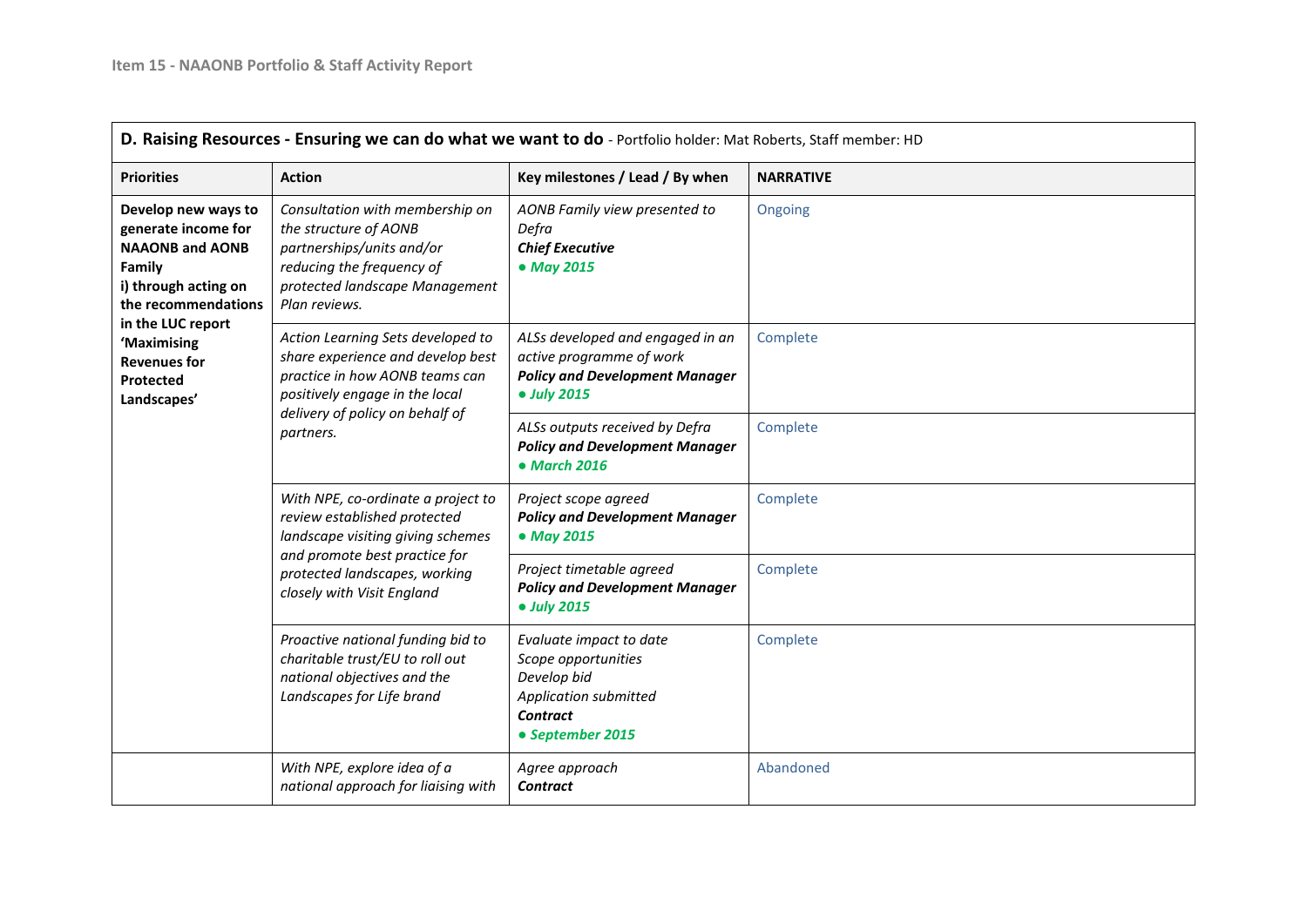|                                                                                             | organisers of large recreational<br>events by national organisations,<br>including the collection and cost-<br>effective administration of revenue<br>from organisers to support the<br>ongoing management of the<br>special qualities of the protected<br>landscapes | • June 2015                                                                                          |                                           |
|---------------------------------------------------------------------------------------------|-----------------------------------------------------------------------------------------------------------------------------------------------------------------------------------------------------------------------------------------------------------------------|------------------------------------------------------------------------------------------------------|-------------------------------------------|
|                                                                                             |                                                                                                                                                                                                                                                                       | Deliver on agreed approach<br><b>Contract</b><br>· January 2016                                      | Not necessary                             |
| Develop new ways to<br>generate income for<br><b>NAAONB and AONB</b><br>Family<br>ii) Other | Devise a resourcing strategy for<br>the NAAONB                                                                                                                                                                                                                        | Agree strategy<br><b>Chief Executive</b><br>• April 2016                                             | Ongoing                                   |
|                                                                                             | Develop the NAAONB consultancy<br>as a vehicle for broadening the<br>funding base to AONB<br>partnerships and the NAAONB                                                                                                                                              | Carry out an AONB partnership<br>needs analysis<br><b>Contract</b><br>• October 2015                 | Complete - project explored and abandoned |
|                                                                                             |                                                                                                                                                                                                                                                                       | Carry out a market analysis<br><b>Contract</b><br>• May 2015                                         | Complete - project explored and abandoned |
|                                                                                             |                                                                                                                                                                                                                                                                       | Complete an AONB skills analysis<br>and capacity audit<br><b>Contract</b><br>• June 2015             | Complete - project explored and abandoned |
|                                                                                             |                                                                                                                                                                                                                                                                       | Agree the most appropriate<br>business & governance model<br><b>Board</b><br>• June 2015             | Complete - project explored and abandoned |
|                                                                                             |                                                                                                                                                                                                                                                                       | Set up the consultancy Board and<br>schedule Board meetings<br><b>Chief Executive</b><br>• July 2015 | Complete - project explored and abandoned |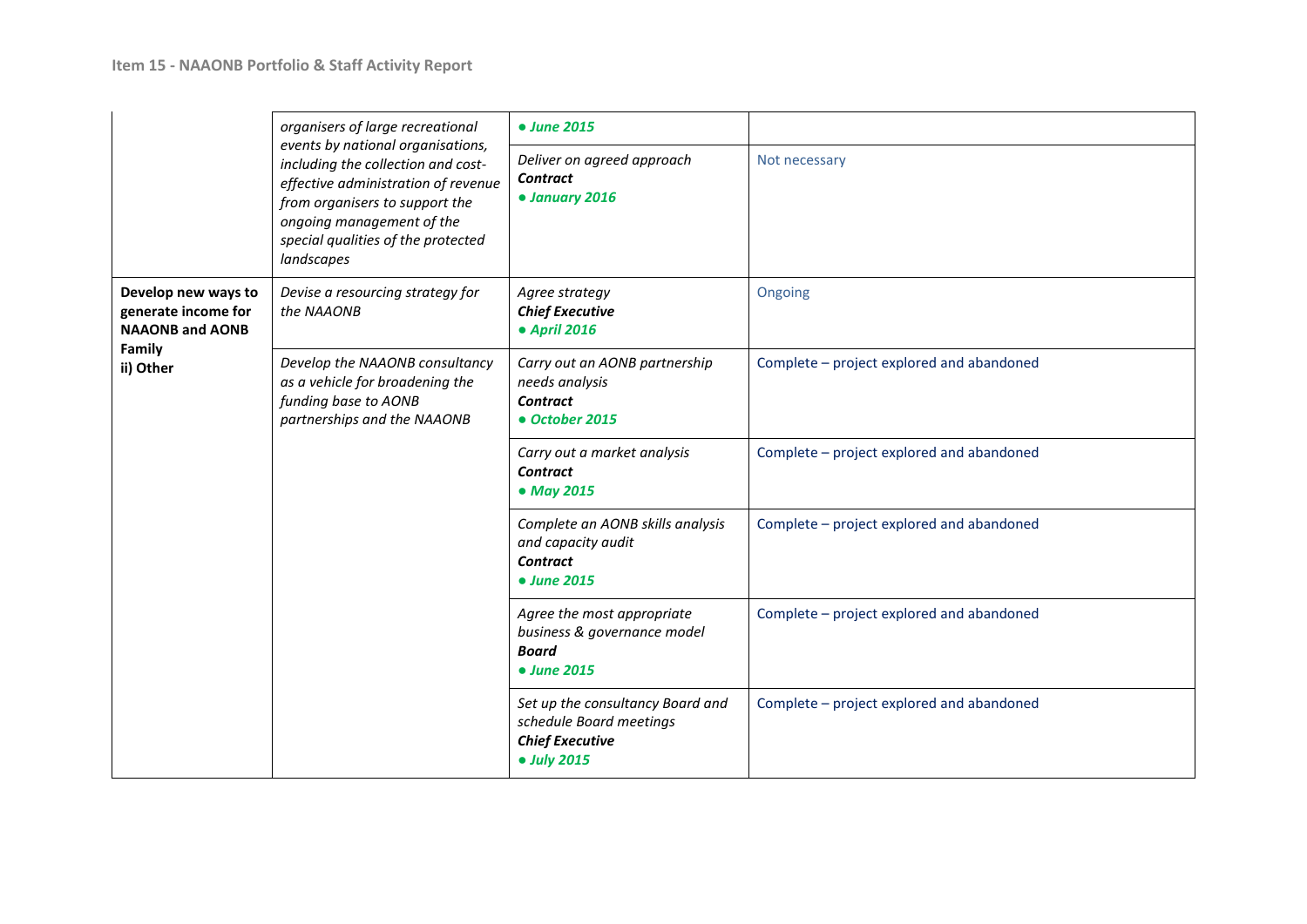|  |                                                                                                              | Agree a Marketing and<br><b>Communication Plan</b><br><b>Communications and Events</b><br><b>Manager</b><br>• July 2015 | N/A                                       |
|--|--------------------------------------------------------------------------------------------------------------|-------------------------------------------------------------------------------------------------------------------------|-------------------------------------------|
|  |                                                                                                              | Launch the consultancy<br><b>Chief Executive</b><br>• July 2015                                                         | Complete - project explored and abandoned |
|  |                                                                                                              | Explore Joint funding bids for EU<br>funding<br><b>Contract</b><br>• September 2015                                     | Complete - project explored and abandoned |
|  |                                                                                                              | <b>Bids for AONB partnership</b><br>contracts x2<br><b>Contract</b><br>• July 2015                                      | Complete - project explored and abandoned |
|  |                                                                                                              | 1 x bid for NE/Defra contract<br><b>Contract</b><br>• September 2015                                                    | Complete - project explored and abandoned |
|  |                                                                                                              | Bid for grant funding toward<br>consultancy set up costs (if<br>appropriate)<br><b>Contract</b><br>• July 2015          | Complete - project explored and abandoned |
|  | Explore NAAONB offering shared<br>service delivery to AONB<br>Partnerships and Conservation<br><b>Boards</b> | Set up working group with lead<br>officers<br><b>Policy and Development Manager</b><br>• September 2015                 | Complete - project explored and abandoned |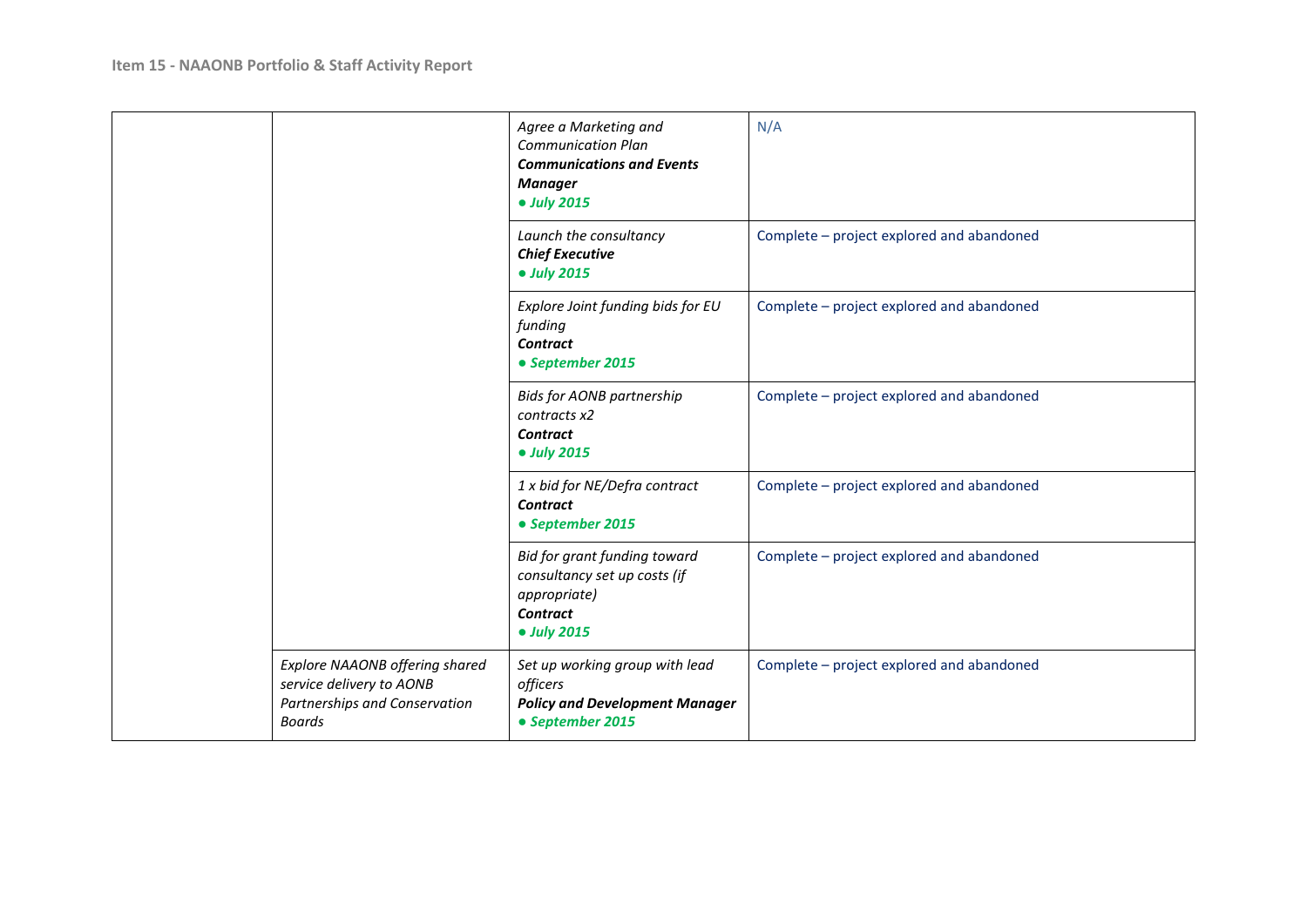| E. Managing organisational change - Portfolio holder: Philip Hygate, Staff member: HD |                                                                                 |                                                                        |                                                                                                                                                                  |  |  |
|---------------------------------------------------------------------------------------|---------------------------------------------------------------------------------|------------------------------------------------------------------------|------------------------------------------------------------------------------------------------------------------------------------------------------------------|--|--|
| <b>Priorities</b>                                                                     | <b>Action</b>                                                                   | Key milestones / Lead / By when                                        | <b>NARRATIVE</b>                                                                                                                                                 |  |  |
| <b>Develop the NAAONB</b><br>charitable company                                       | Agree new membership structure<br>and recruitment programme                     | Structure agreed<br>Programme agreed<br><b>Board</b><br>• October 2015 | Ongoing                                                                                                                                                          |  |  |
|                                                                                       | Board of Trustees operational with<br>new portfolios linked to Business<br>Plan | Trustees in place<br><b>Board</b><br>• July 2015                       | Ongoing                                                                                                                                                          |  |  |
|                                                                                       | Hon. Treasurer appointed                                                        | Hon. Treasurer in post<br><b>Board</b><br>• July 2015                  | Complete                                                                                                                                                         |  |  |
|                                                                                       | Ensure charitable company SORP<br>compliant                                     | Accounts compliant<br><b>Board</b><br>• April 2015                     | Complete                                                                                                                                                         |  |  |
|                                                                                       | Produce Governance handbook                                                     | Draft handbook agreed by Board<br><b>Board</b><br>• July 2015          | Not started<br>Board agreed, no longer required                                                                                                                  |  |  |
|                                                                                       | Trustee induction and training<br>programme agreed                              | Induction process agreed by board<br><b>Board</b><br>• July 2015       | Complete                                                                                                                                                         |  |  |
|                                                                                       | Training and development<br>programme for staff agreed                          | Programme agreed by Board<br><b>Chief Executive</b><br>· August 2015   | Ongoing                                                                                                                                                          |  |  |
|                                                                                       | Establish IT system fit for purpose                                             | System in place<br><b>Office and Membership Manager</b><br>• June 2015 | All staff now using new hardware and Office365, this has improved<br>virtual working and improvements are on-going as new software is<br>considered.<br>Ongoing. |  |  |